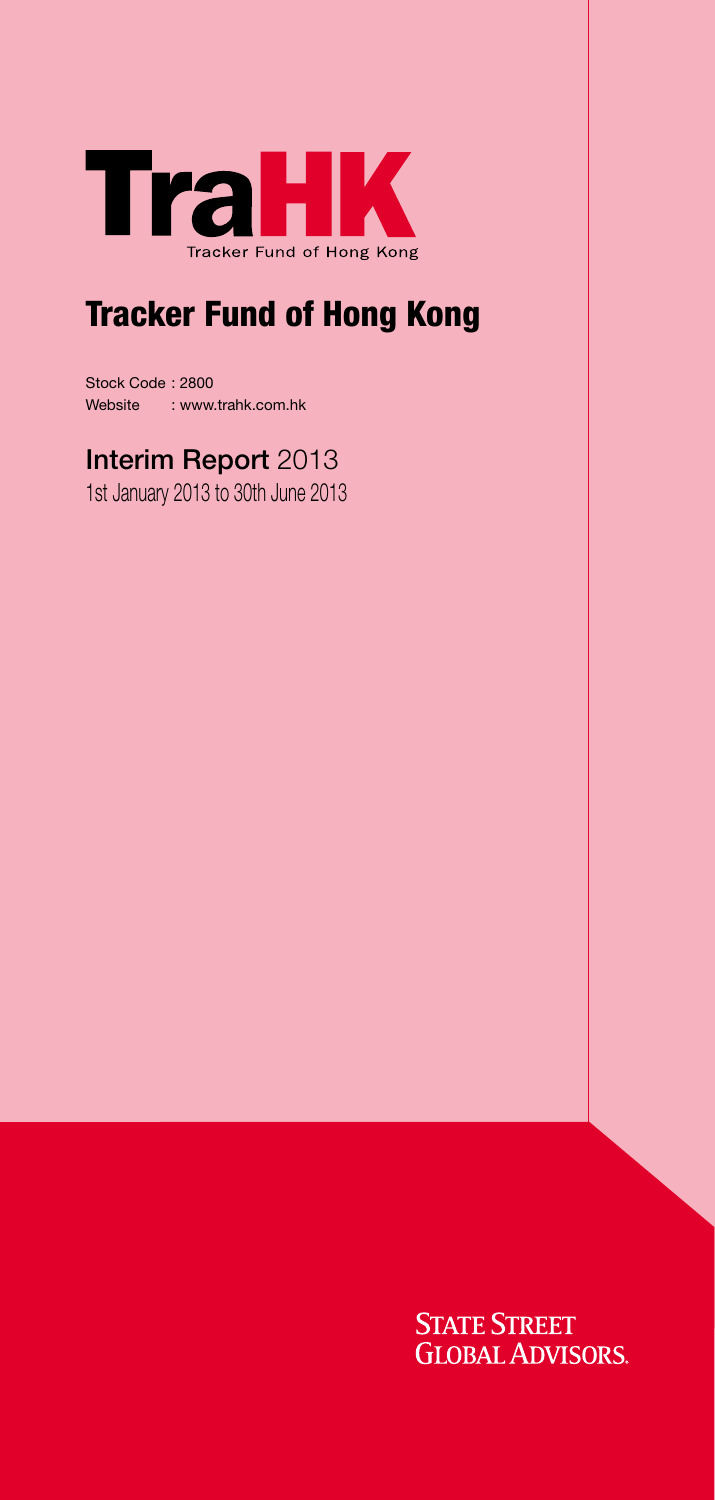# Contents

| 1              | Condensed Statement of Net Assets (unaudited)                |
|----------------|--------------------------------------------------------------|
| $\overline{2}$ | Condensed Statement of Comprehensive Income (unaudited)      |
|                | Condensed Statement of Changes in Net Assets Attributable to |
| 3              | Holders of Redeemable Units (unaudited)                      |
| 4              | Condensed Statement of Cash Flows (unaudited)                |
| 5              | Notes to the Unaudited Condensed Financial Statements        |
| 15             | Investment Portfolio (unaudited)                             |
| 17             | Statement of Movements in Investment Portfolio (unaudited)   |
| 19             | Performance Record                                           |
| 20             | Administration and Management                                |
|                |                                                              |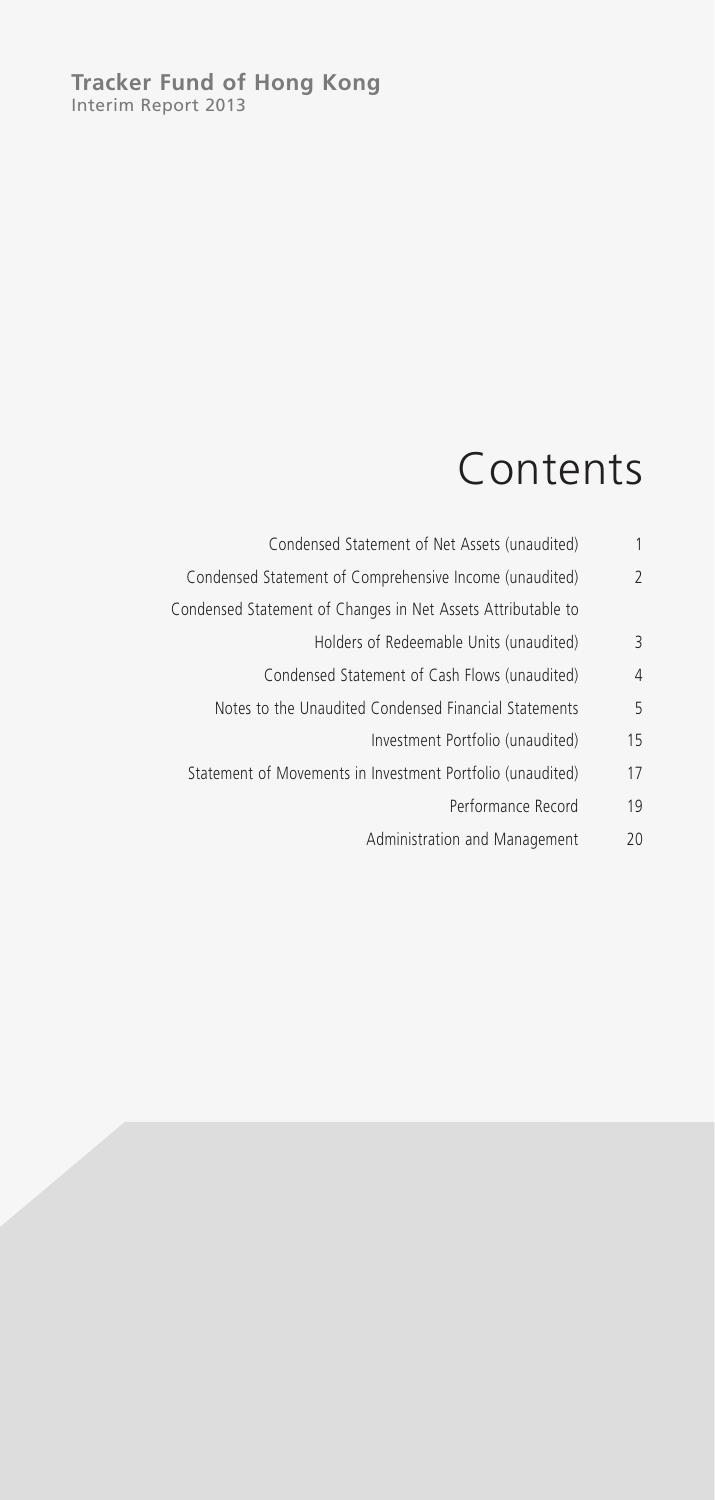### **CONDENSED STATEMENT OF NET ASSETS**

*As at 30th June 2013*

| <b>Notes</b> | (UNAUDITED)<br>30.06.2013<br>HK\$ | (AUDITED)<br>31.12.2012<br>HK\$                                                                                                   |
|--------------|-----------------------------------|-----------------------------------------------------------------------------------------------------------------------------------|
|              |                                   |                                                                                                                                   |
|              |                                   |                                                                                                                                   |
|              |                                   | 56,671,611,547                                                                                                                    |
|              |                                   | 2,395,336                                                                                                                         |
|              |                                   | 1,214,487                                                                                                                         |
|              |                                   | 165,713                                                                                                                           |
|              |                                   | 169,263,539                                                                                                                       |
|              |                                   |                                                                                                                                   |
|              |                                   |                                                                                                                                   |
|              |                                   |                                                                                                                                   |
|              |                                   |                                                                                                                                   |
| 7(b)         | 5,383,443                         | 5,398,017                                                                                                                         |
| 7(c)         | 5,383,443                         | 5,398,017                                                                                                                         |
| 8(c)         | 2,127,228                         | 2,082,402                                                                                                                         |
| 8(a)         | 169,804                           | 167,691                                                                                                                           |
|              | 2,000,642                         | 1,591,259                                                                                                                         |
|              |                                   |                                                                                                                                   |
|              |                                   |                                                                                                                                   |
|              |                                   |                                                                                                                                   |
| 5            |                                   | 56,830,013,236                                                                                                                    |
| 5            |                                   | 68,889,571                                                                                                                        |
| 5            |                                   | 56,898,902,807                                                                                                                    |
|              | 7(d)                              | 55,407,158,866<br>715,720,146<br>3,422,742<br>373,579<br>430,957,829<br>15,064,560 14,637,386<br>56,542,568,602<br>56,542,568,602 |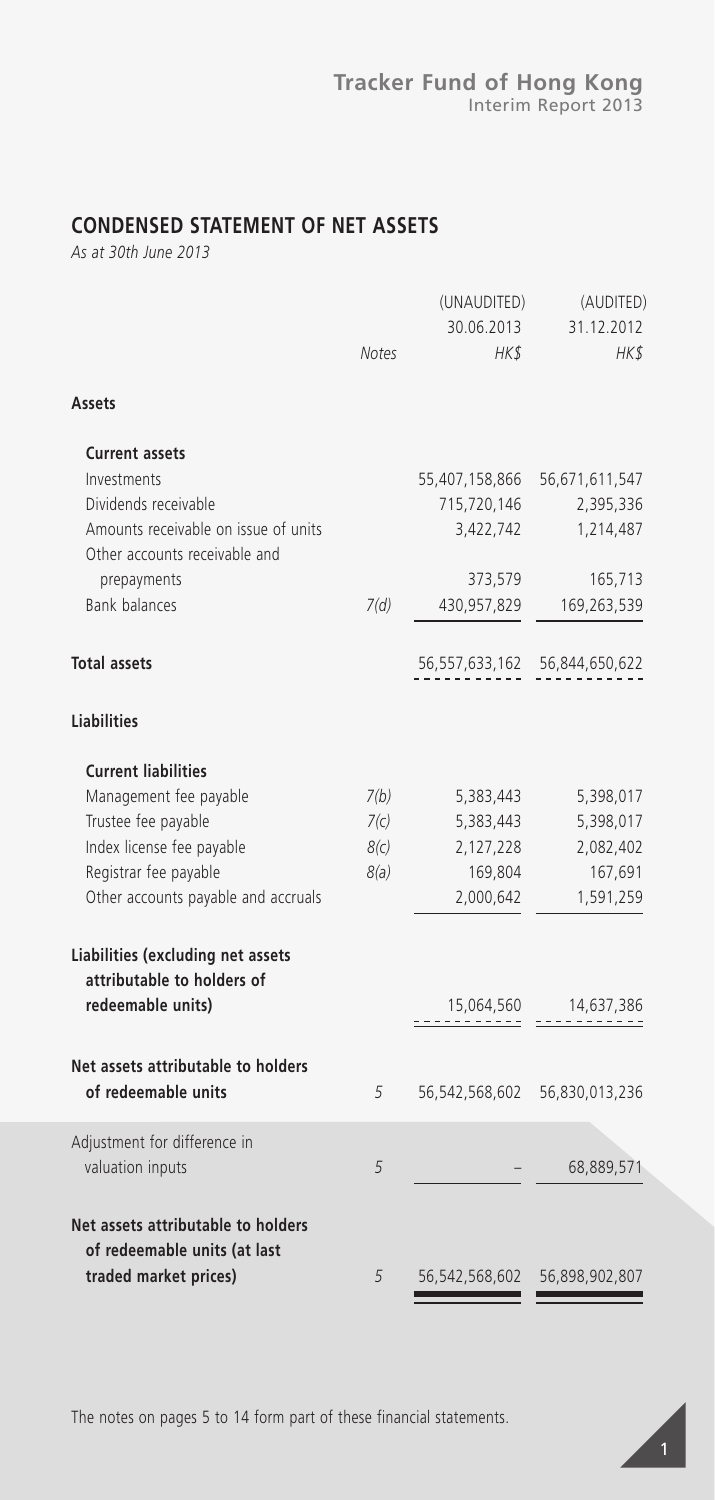### **CONDENSED STATEMENT OF COMPREHENSIVE INCOME**

*For the period ended 30th June 2013*

|                                                                |              | (UNAUDITED)                       |                 |  |
|----------------------------------------------------------------|--------------|-----------------------------------|-----------------|--|
|                                                                |              | 01.01.2013                        | 01.01.2012      |  |
|                                                                |              | to                                | to              |  |
|                                                                |              | 30.06.2013                        | 30.06.2012      |  |
|                                                                | <b>Notes</b> | HK\$                              | HK\$            |  |
| Income                                                         |              |                                   |                 |  |
| <b>Dividends</b>                                               |              | 1,419,213,922                     | 1,263,990,504   |  |
| Transaction fee                                                | 4(a)         | 870,000                           | 641,475         |  |
| Other income                                                   | 4(b)         | 2,043,496                         | 2,086,909       |  |
| Net (loss)/gain on investments                                 | 3            | (4, 455, 956, 188)                | 2,962,462,109   |  |
| Total net (loss)/income                                        |              | (3,033,828,770)                   | 4,229,180,997   |  |
| <b>Expenses</b>                                                |              |                                   |                 |  |
| Management fee                                                 | 7(b)         | 10,841,676                        | 10,058,820      |  |
| Trustee fee                                                    | 7(c)         | 10,841,676                        | 10,058,820      |  |
| Index license fee                                              | 8(c)         | 4,273,035                         | 3,807,991       |  |
| Transaction costs on investments                               |              | 3,887,495                         | 3,570,083       |  |
| Registrar fee                                                  | 8(a)         | 979,797                           | 804,378         |  |
| Publication and printing expenses                              |              | 541,458                           | 738,702         |  |
| Conversion agent fee                                           | 8(b)         | 803,996                           | 608,655         |  |
| Audit fee                                                      |              | 192,940                           | 183,269         |  |
| Legal and other professional fees                              |              | 4,367                             | 103,836         |  |
| Bank charges                                                   |              | 282,803                           | 242,027         |  |
| Other operating expenses                                       |              | 443,664                           | 538,598         |  |
| <b>Total operating expenses</b>                                |              | 33,092,907                        | 30,715,179      |  |
|                                                                |              |                                   |                 |  |
| <b>Operating (loss)/profit</b>                                 |              | (3,066,921,677)                   | 4,198,465,818   |  |
| <b>Finance costs</b>                                           |              |                                   |                 |  |
| Distributions to holders of                                    |              |                                   |                 |  |
| redeemable units                                               | 12           | (382, 498, 875)                   | (340, 758, 950) |  |
| (Loss)/profit after distributions                              |              |                                   |                 |  |
| and before tax                                                 |              | (3,449,420,552)                   | 3,857,706,868   |  |
| Withholding tax                                                | 6            | (87, 574, 952)                    | (72,057,950)    |  |
| (Loss)/profit after distributions and tax                      |              | (3,536,995,504)                   | 3,785,648,918   |  |
| Change in adjustment for difference in                         |              |                                   |                 |  |
| valuation inputs                                               | 5            | (68, 889, 571)                    | (7,048,439)     |  |
| (Decrease)/increase in net assets                              |              |                                   |                 |  |
| attributable to holders of<br>redeemable units from operations |              | $(3,605,885,075)$ $3,778,600,479$ |                 |  |
|                                                                |              |                                   |                 |  |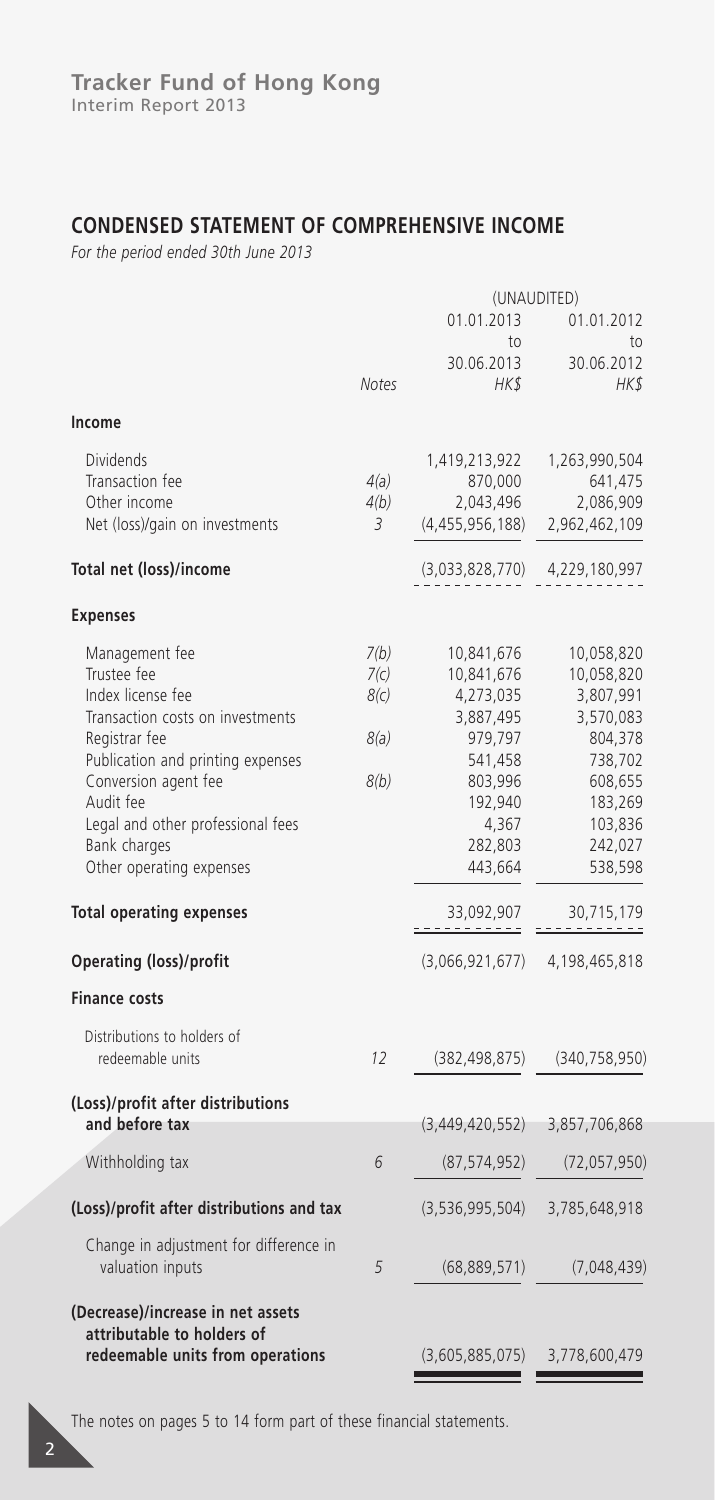### **CONDENSED STATEMENT OF CHANGES IN NET ASSETS ATTRIBUTABLE TO HOLDERS OF REDEEMABLE UNITS**

*For the period ended 30th June 2013*

|                                                                                                            |              | (UNAUDITED)                                |                                   |  |
|------------------------------------------------------------------------------------------------------------|--------------|--------------------------------------------|-----------------------------------|--|
|                                                                                                            | 01.01.2013   |                                            | 01.01.2012                        |  |
|                                                                                                            |              | $\overline{10}$                            | to                                |  |
|                                                                                                            |              |                                            | 30.06.2013 30.06.2012             |  |
|                                                                                                            | <b>Notes</b> | HK\$                                       | HK\$                              |  |
| Net assets attributable to holders of<br>redeemable units at 1st January<br>(at last traded market prices) |              |                                            | 56,898,902,807 48,362,762,116     |  |
| Issue of units                                                                                             |              |                                            |                                   |  |
| $-$ In-kind                                                                                                | 9            |                                            | 20,387,265,632 8,327,713,118      |  |
| - Cash component                                                                                           | 9            | 179,018,072                                | 43,933,594                        |  |
|                                                                                                            |              |                                            | 20,566,283,704 8,371,646,712      |  |
| Redemption of units                                                                                        |              |                                            |                                   |  |
| $-$ In-kind                                                                                                | 9            | $(17, 195, 698, 669)$ $(9, 724, 537, 864)$ |                                   |  |
| - Cash component                                                                                           | 9            | (121, 034, 165)                            | (47, 185, 260)                    |  |
|                                                                                                            |              | $(17, 316, 732, 834)$ $(9, 771, 723, 124)$ |                                   |  |
| Net issue/(redemption) of units                                                                            |              |                                            | 3,249,550,870 (1,400,076,412)     |  |
| (Decrease)/increase in net assets<br>attributable to holders of redeemable                                 |              |                                            |                                   |  |
| units from operations                                                                                      |              |                                            | $(3,605,885,075)$ $3,778,600,479$ |  |
| Net assets attributable to holders of                                                                      |              |                                            |                                   |  |
| redeemable units at 30th June                                                                              |              |                                            |                                   |  |
| (at last traded market prices)                                                                             |              | 56,542,568,602                             | 50,741,286,183                    |  |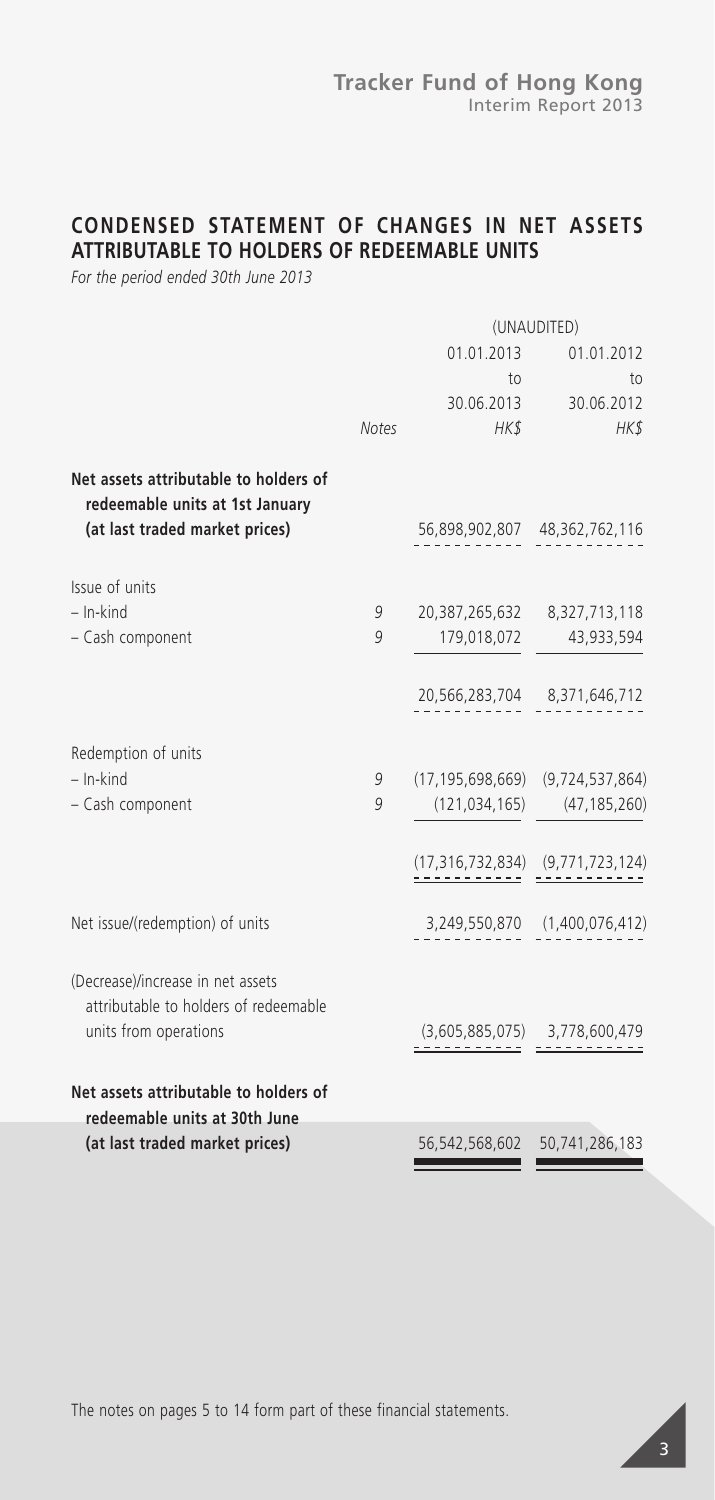### **CONDENSED STATEMENT OF CASH FLOWS**

*For the period ended 30th June 2013*

| 01.01.2013<br>01.01.2012<br>to<br>to<br>30.06.2013<br>30.06.2012<br>HK\$<br>Notes<br>HK\$<br>Cash flows from operating activities<br>Proceeds from sale of investments<br>9<br>1,791,289,023<br>1,585,298,953<br>Payments for purchase of investments<br>9<br>(1, 791, 225, 567)<br>(1, 577, 207, 671)<br>Dividends received<br>618,314,160<br>711,813,200<br>Transaction fee received<br>885,000<br>765,000<br>Management fee paid<br>(10, 856, 250)<br>(9,960,599)<br>Trustee fee paid<br>(10, 856, 250)<br>(9,960,599)<br>Index license fee paid<br>(4,228,209)<br>(3, 792, 286)<br>Registrar fee paid<br>(977, 684)<br>(681, 444)<br>Publication and printing expenses paid<br>(622, 218)<br>(248, 248)<br>Transaction costs on investments paid<br>(3,887,495)<br>(3,570,083)<br>Conversion agent fee paid<br>(684,000)<br>(696,000)<br>Bank charges paid<br>(252, 170)<br>(183, 558)<br>Legal and other professional fees paid<br>(388, 024)<br>Other operating expenses paid<br>(524, 323)<br>(1,070,135)<br>Net cash generated from<br>operating activities<br>586,374,017<br>690,118,506<br>Cash flows from financing activities<br>Cash received on issue of units<br>176,809,817<br>9<br>43,933,594<br>Cash paid on redemption of units<br>9<br>(121, 034, 165)<br>(48, 131, 114)<br>Interim distribution paid<br>$4(b)$ , 12<br>(380, 455, 379)<br>(338, 672, 041)<br>Net cash used in financing activities<br>(324,679,727)<br>(342, 869, 561)<br>Net increase in cash and<br>cash equivalents<br>261,694,290<br>347,248,945<br>Cash and cash equivalents at the<br>beginning of the period<br>169,263,539<br>83,388,658<br>Cash and cash equivalents at the end<br>of the period<br>430,957,829<br>430,637,603<br>Analysis of balances of cash and<br>cash equivalents<br><b>Bank balances</b><br>7(d)<br>430,957,829<br>430,637,603 | (UNAUDITED) |  |  |
|----------------------------------------------------------------------------------------------------------------------------------------------------------------------------------------------------------------------------------------------------------------------------------------------------------------------------------------------------------------------------------------------------------------------------------------------------------------------------------------------------------------------------------------------------------------------------------------------------------------------------------------------------------------------------------------------------------------------------------------------------------------------------------------------------------------------------------------------------------------------------------------------------------------------------------------------------------------------------------------------------------------------------------------------------------------------------------------------------------------------------------------------------------------------------------------------------------------------------------------------------------------------------------------------------------------------------------------------------------------------------------------------------------------------------------------------------------------------------------------------------------------------------------------------------------------------------------------------------------------------------------------------------------------------------------------------------------------------------------------------------------------------------------------------------------------------------------------------------|-------------|--|--|
|                                                                                                                                                                                                                                                                                                                                                                                                                                                                                                                                                                                                                                                                                                                                                                                                                                                                                                                                                                                                                                                                                                                                                                                                                                                                                                                                                                                                                                                                                                                                                                                                                                                                                                                                                                                                                                                    |             |  |  |
|                                                                                                                                                                                                                                                                                                                                                                                                                                                                                                                                                                                                                                                                                                                                                                                                                                                                                                                                                                                                                                                                                                                                                                                                                                                                                                                                                                                                                                                                                                                                                                                                                                                                                                                                                                                                                                                    |             |  |  |
|                                                                                                                                                                                                                                                                                                                                                                                                                                                                                                                                                                                                                                                                                                                                                                                                                                                                                                                                                                                                                                                                                                                                                                                                                                                                                                                                                                                                                                                                                                                                                                                                                                                                                                                                                                                                                                                    |             |  |  |
|                                                                                                                                                                                                                                                                                                                                                                                                                                                                                                                                                                                                                                                                                                                                                                                                                                                                                                                                                                                                                                                                                                                                                                                                                                                                                                                                                                                                                                                                                                                                                                                                                                                                                                                                                                                                                                                    |             |  |  |
|                                                                                                                                                                                                                                                                                                                                                                                                                                                                                                                                                                                                                                                                                                                                                                                                                                                                                                                                                                                                                                                                                                                                                                                                                                                                                                                                                                                                                                                                                                                                                                                                                                                                                                                                                                                                                                                    |             |  |  |
|                                                                                                                                                                                                                                                                                                                                                                                                                                                                                                                                                                                                                                                                                                                                                                                                                                                                                                                                                                                                                                                                                                                                                                                                                                                                                                                                                                                                                                                                                                                                                                                                                                                                                                                                                                                                                                                    |             |  |  |
|                                                                                                                                                                                                                                                                                                                                                                                                                                                                                                                                                                                                                                                                                                                                                                                                                                                                                                                                                                                                                                                                                                                                                                                                                                                                                                                                                                                                                                                                                                                                                                                                                                                                                                                                                                                                                                                    |             |  |  |
|                                                                                                                                                                                                                                                                                                                                                                                                                                                                                                                                                                                                                                                                                                                                                                                                                                                                                                                                                                                                                                                                                                                                                                                                                                                                                                                                                                                                                                                                                                                                                                                                                                                                                                                                                                                                                                                    |             |  |  |
|                                                                                                                                                                                                                                                                                                                                                                                                                                                                                                                                                                                                                                                                                                                                                                                                                                                                                                                                                                                                                                                                                                                                                                                                                                                                                                                                                                                                                                                                                                                                                                                                                                                                                                                                                                                                                                                    |             |  |  |
|                                                                                                                                                                                                                                                                                                                                                                                                                                                                                                                                                                                                                                                                                                                                                                                                                                                                                                                                                                                                                                                                                                                                                                                                                                                                                                                                                                                                                                                                                                                                                                                                                                                                                                                                                                                                                                                    |             |  |  |
|                                                                                                                                                                                                                                                                                                                                                                                                                                                                                                                                                                                                                                                                                                                                                                                                                                                                                                                                                                                                                                                                                                                                                                                                                                                                                                                                                                                                                                                                                                                                                                                                                                                                                                                                                                                                                                                    |             |  |  |
|                                                                                                                                                                                                                                                                                                                                                                                                                                                                                                                                                                                                                                                                                                                                                                                                                                                                                                                                                                                                                                                                                                                                                                                                                                                                                                                                                                                                                                                                                                                                                                                                                                                                                                                                                                                                                                                    |             |  |  |
|                                                                                                                                                                                                                                                                                                                                                                                                                                                                                                                                                                                                                                                                                                                                                                                                                                                                                                                                                                                                                                                                                                                                                                                                                                                                                                                                                                                                                                                                                                                                                                                                                                                                                                                                                                                                                                                    |             |  |  |
|                                                                                                                                                                                                                                                                                                                                                                                                                                                                                                                                                                                                                                                                                                                                                                                                                                                                                                                                                                                                                                                                                                                                                                                                                                                                                                                                                                                                                                                                                                                                                                                                                                                                                                                                                                                                                                                    |             |  |  |
|                                                                                                                                                                                                                                                                                                                                                                                                                                                                                                                                                                                                                                                                                                                                                                                                                                                                                                                                                                                                                                                                                                                                                                                                                                                                                                                                                                                                                                                                                                                                                                                                                                                                                                                                                                                                                                                    |             |  |  |
|                                                                                                                                                                                                                                                                                                                                                                                                                                                                                                                                                                                                                                                                                                                                                                                                                                                                                                                                                                                                                                                                                                                                                                                                                                                                                                                                                                                                                                                                                                                                                                                                                                                                                                                                                                                                                                                    |             |  |  |
|                                                                                                                                                                                                                                                                                                                                                                                                                                                                                                                                                                                                                                                                                                                                                                                                                                                                                                                                                                                                                                                                                                                                                                                                                                                                                                                                                                                                                                                                                                                                                                                                                                                                                                                                                                                                                                                    |             |  |  |
|                                                                                                                                                                                                                                                                                                                                                                                                                                                                                                                                                                                                                                                                                                                                                                                                                                                                                                                                                                                                                                                                                                                                                                                                                                                                                                                                                                                                                                                                                                                                                                                                                                                                                                                                                                                                                                                    |             |  |  |
|                                                                                                                                                                                                                                                                                                                                                                                                                                                                                                                                                                                                                                                                                                                                                                                                                                                                                                                                                                                                                                                                                                                                                                                                                                                                                                                                                                                                                                                                                                                                                                                                                                                                                                                                                                                                                                                    |             |  |  |
|                                                                                                                                                                                                                                                                                                                                                                                                                                                                                                                                                                                                                                                                                                                                                                                                                                                                                                                                                                                                                                                                                                                                                                                                                                                                                                                                                                                                                                                                                                                                                                                                                                                                                                                                                                                                                                                    |             |  |  |
|                                                                                                                                                                                                                                                                                                                                                                                                                                                                                                                                                                                                                                                                                                                                                                                                                                                                                                                                                                                                                                                                                                                                                                                                                                                                                                                                                                                                                                                                                                                                                                                                                                                                                                                                                                                                                                                    |             |  |  |
|                                                                                                                                                                                                                                                                                                                                                                                                                                                                                                                                                                                                                                                                                                                                                                                                                                                                                                                                                                                                                                                                                                                                                                                                                                                                                                                                                                                                                                                                                                                                                                                                                                                                                                                                                                                                                                                    |             |  |  |
|                                                                                                                                                                                                                                                                                                                                                                                                                                                                                                                                                                                                                                                                                                                                                                                                                                                                                                                                                                                                                                                                                                                                                                                                                                                                                                                                                                                                                                                                                                                                                                                                                                                                                                                                                                                                                                                    |             |  |  |
|                                                                                                                                                                                                                                                                                                                                                                                                                                                                                                                                                                                                                                                                                                                                                                                                                                                                                                                                                                                                                                                                                                                                                                                                                                                                                                                                                                                                                                                                                                                                                                                                                                                                                                                                                                                                                                                    |             |  |  |
|                                                                                                                                                                                                                                                                                                                                                                                                                                                                                                                                                                                                                                                                                                                                                                                                                                                                                                                                                                                                                                                                                                                                                                                                                                                                                                                                                                                                                                                                                                                                                                                                                                                                                                                                                                                                                                                    |             |  |  |
|                                                                                                                                                                                                                                                                                                                                                                                                                                                                                                                                                                                                                                                                                                                                                                                                                                                                                                                                                                                                                                                                                                                                                                                                                                                                                                                                                                                                                                                                                                                                                                                                                                                                                                                                                                                                                                                    |             |  |  |
|                                                                                                                                                                                                                                                                                                                                                                                                                                                                                                                                                                                                                                                                                                                                                                                                                                                                                                                                                                                                                                                                                                                                                                                                                                                                                                                                                                                                                                                                                                                                                                                                                                                                                                                                                                                                                                                    |             |  |  |
|                                                                                                                                                                                                                                                                                                                                                                                                                                                                                                                                                                                                                                                                                                                                                                                                                                                                                                                                                                                                                                                                                                                                                                                                                                                                                                                                                                                                                                                                                                                                                                                                                                                                                                                                                                                                                                                    |             |  |  |
|                                                                                                                                                                                                                                                                                                                                                                                                                                                                                                                                                                                                                                                                                                                                                                                                                                                                                                                                                                                                                                                                                                                                                                                                                                                                                                                                                                                                                                                                                                                                                                                                                                                                                                                                                                                                                                                    |             |  |  |
|                                                                                                                                                                                                                                                                                                                                                                                                                                                                                                                                                                                                                                                                                                                                                                                                                                                                                                                                                                                                                                                                                                                                                                                                                                                                                                                                                                                                                                                                                                                                                                                                                                                                                                                                                                                                                                                    |             |  |  |
|                                                                                                                                                                                                                                                                                                                                                                                                                                                                                                                                                                                                                                                                                                                                                                                                                                                                                                                                                                                                                                                                                                                                                                                                                                                                                                                                                                                                                                                                                                                                                                                                                                                                                                                                                                                                                                                    |             |  |  |

Please refer to note 9 for details of major non-cash transactions.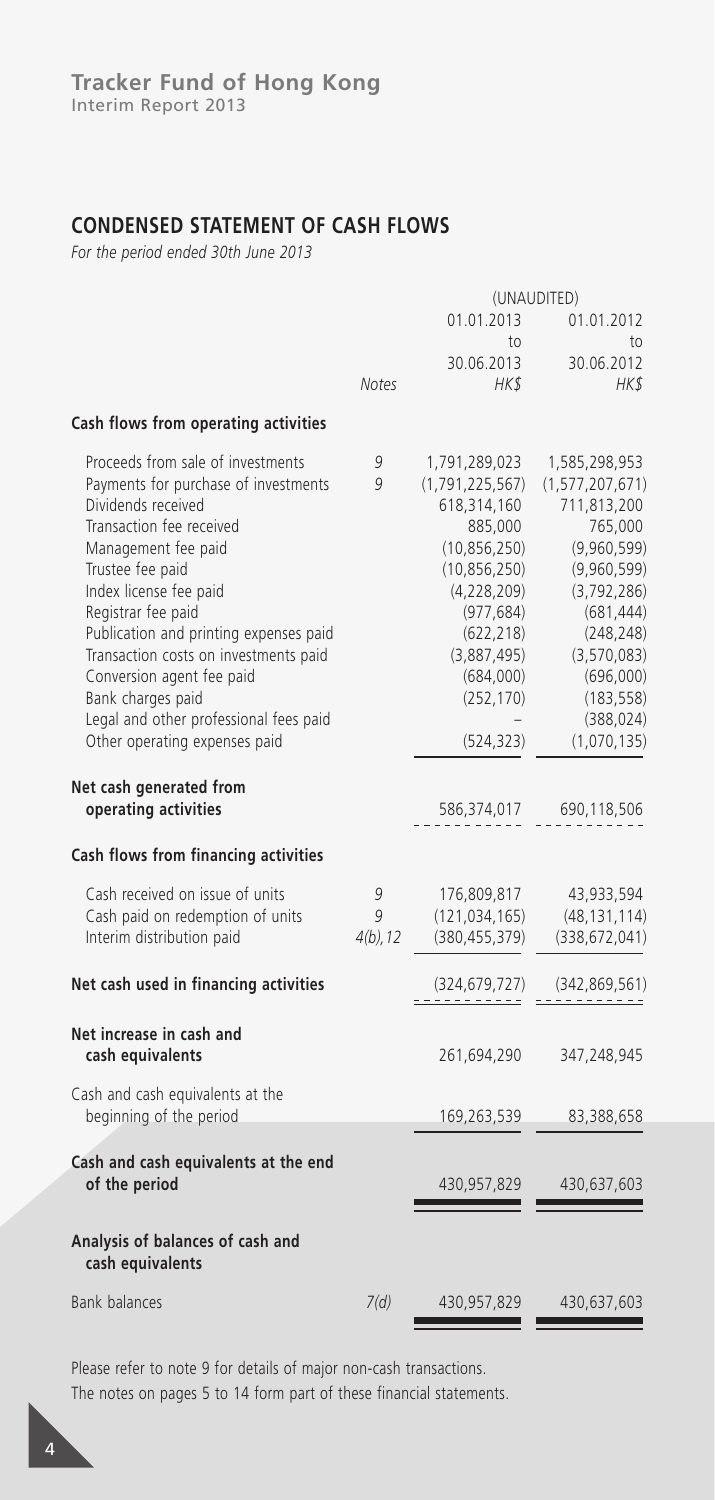### **NOTES TO THE UNAUDITED CONDENSED FINANCIAL STATEMENTS**

#### **1 General information**

Tracker Fund of Hong Kong (the "Fund") is a unit trust which is governed by its Trust Deed dated 23rd October 1999 (the "Trust Deed"). The Fund is authorized by the Securities and Futures Commission of Hong Kong under Section 104(1) of the Hong Kong Securities and Futures Ordinance. The Fund is also listed on the Stock Exchange of Hong Kong Limited (a subsidiary of The Hong Kong Exchanges and Clearing Limited).

The manager and the trustee of the Fund are State Street Global Advisors Asia Limited (the "Manager") and State Street Bank and Trust Company (the "Trustee") respectively.

The Fund's objective is to provide investment results that closely correspond to the performance of the Hang Seng Index (the "Index").

#### **2 Basis of preparation and accounting policies**

These unaudited condensed interim financial statements for the six months ended 30th June 2013 have been prepared in accordance with Hong Kong Accounting Standard 34, "Interim financial reporting". The unaudited condensed interim financial statements should be read in conjunction with the annual financial statements for the year ended 31st December 2012, which have been prepared in accordance with Hong Kong Financial Reporting Standards ("HKFRSs").

Except as described below, the accounting policies applied are consistent with those of the annual financial statements for the year ended 31st December 2012.

HKFRS 13, ''Fair value measurement'', effective for annual periods beginning on or after 1st January 2013, has been adopted by the Fund. The standard improves consistency and reduces complexity by providing a precise definition of fair value and a single source of fair value measurement and disclosure requirements for use across HKFRSs. The requirements do not extend the use of fair value accounting but provide guidance on how it should be applied where its use is already required or permitted by other standards within HKFRS. If an asset or a liability measured at fair value has a bid price and an ask price, the standard requires valuation to be based on a price within the bid-ask spread that is most representative of fair value and allows the use of mid-market pricing or other pricing conventions that are used by market participants as a practical expedient for fair value measurement within a bid-ask spread. On adoption of the standard, the Fund changed its valuation inputs for listed financial assets and liabilities to last traded prices to be consistent with the inputs prescribed in the Fund's offering document for the calculation of its per unit trading value for subscriptions and redemptions. The use of last traded prices is recognized as a standard pricing convention within the industry. In the prior year, the Fund utilized bid prices for its listed financial assets in accordance with HKAS39. The change in valuation inputs is considered to be a change in estimate in accordance with HKAS 8.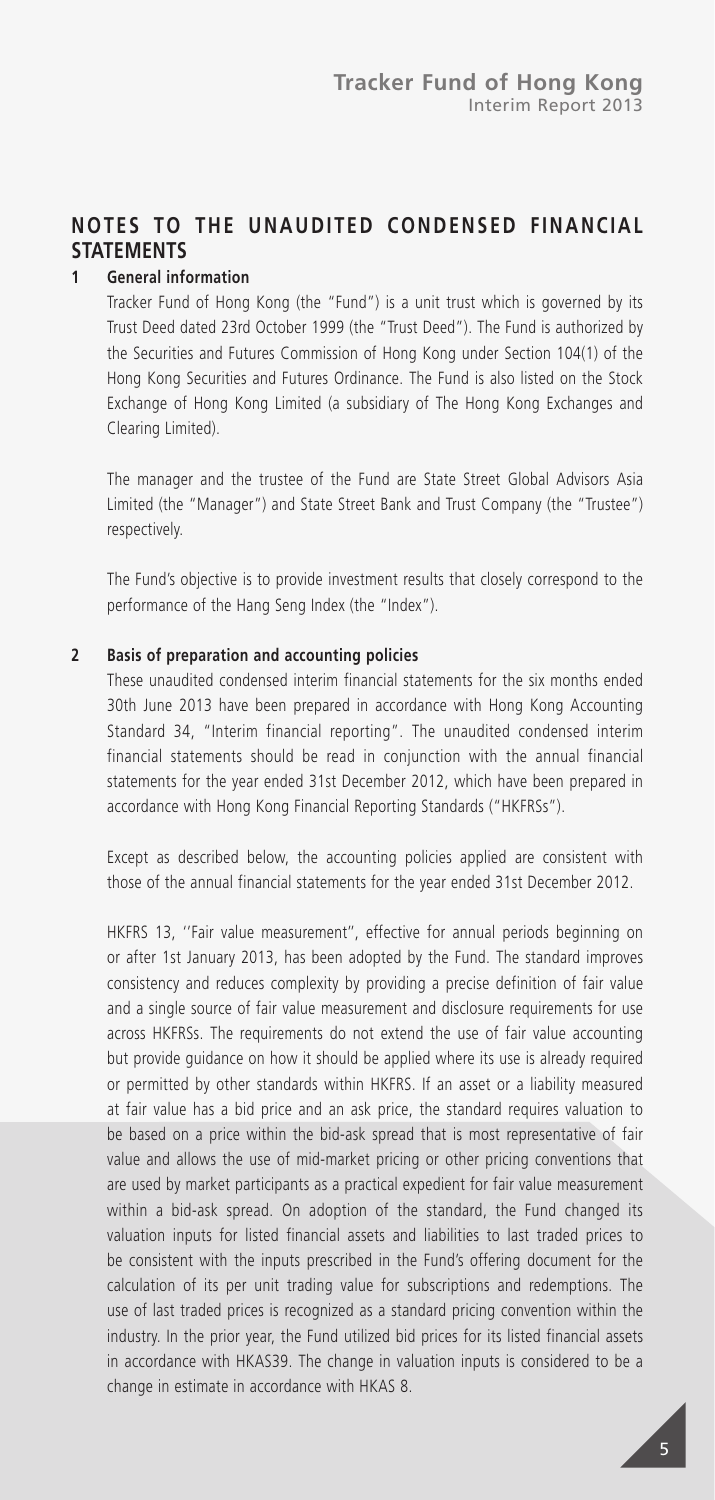### **3 Net (loss)/gain on investments**

|                                               | (UNAUDITED)     |               |  |
|-----------------------------------------------|-----------------|---------------|--|
|                                               | 01.01.2013      | 01.01.2012    |  |
|                                               | to              | to            |  |
|                                               | 30.06.2013      | 30.06.2012    |  |
|                                               | HK\$            | HK\$          |  |
|                                               |                 |               |  |
| Change in unrealized gain/loss on investments | (3,992,722,096) | 1,153,419,600 |  |
| Realized (loss)/gain on sale of investments   | (463, 234, 092) | 1,809,042,509 |  |
|                                               |                 |               |  |
|                                               | (4,455,956,188) | 2,962,462,109 |  |

#### **4 Income**

#### *(a) Transaction fee*

Applications to create or redeem units are only made through brokers or dealers (acting either as principal or on behalf of clients) (the "Participating Dealers") which have executed a participation agreement with the Manager, the Trustee, HK Conversion Agency Services Limited (the "Conversion Agent") and Hong Kong Securities Clearing Company ("HKSCC"). The Fund is entitled to receive a transaction fee of HK\$15,000 per total aggregate creation and redemption orders per day per Participating Dealer.

#### *(b) Other income*

Other income represents registrar charges levied on unitholders (other than HKSCC Nominees) who hold units registered in their own names as at each record date for the relevant distribution. Currently, these charges amount to the lower of HK\$80 per year per unitholder and the unitholder's actual distribution entitlement. Such charges are deducted on a half-yearly basis from the half-yearly distributions payable to the relevant unitholders.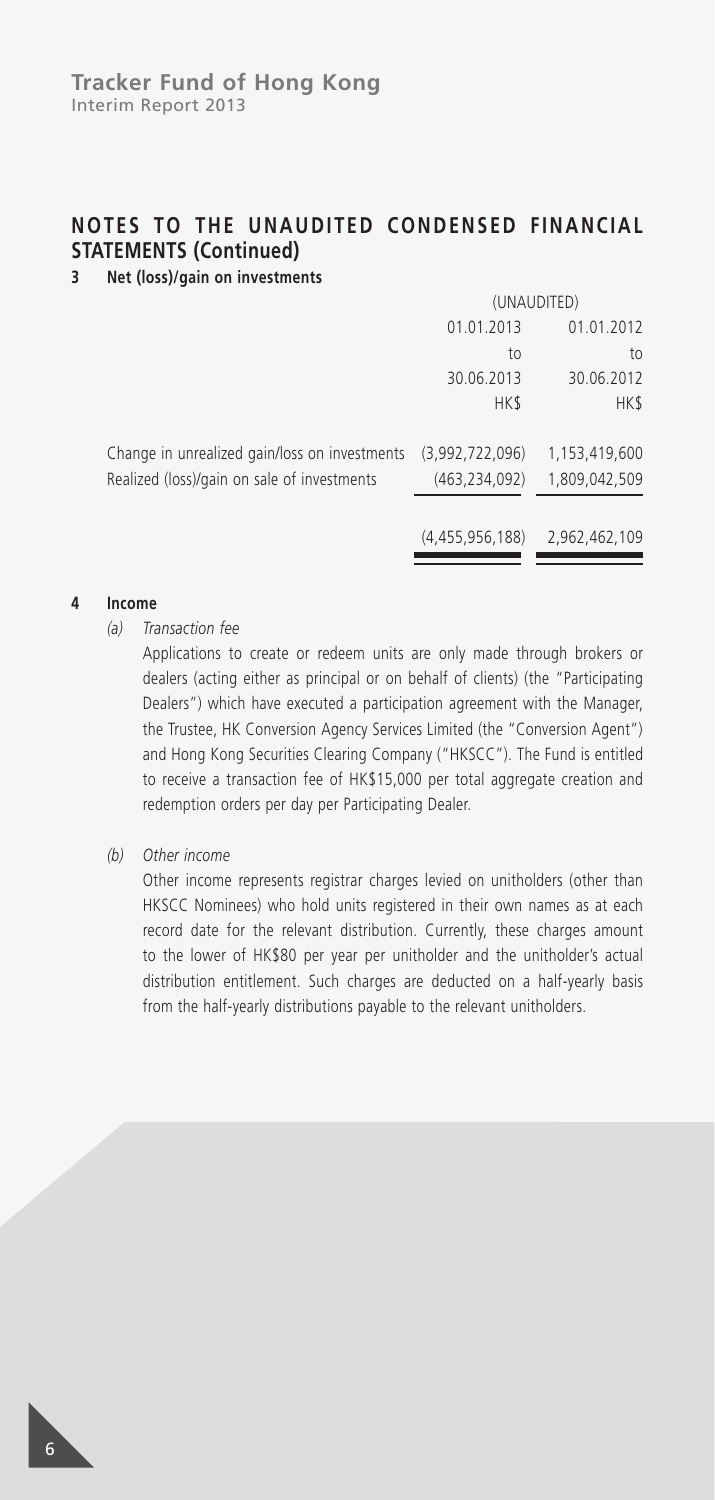### **5 Number of units in issue and net assets attributable to holders of redeemable units**

The Fund's capital is represented by the net assets attributable to holders of redeemable units. Units are issued through an in-kind creation of an Index Basket with the remaining balances in cash, and are redeemed in-kind with the remaining balances in cash. Subscriptions and redemptions of units during the period are shown on the Condensed Statement of Changes in Net Assets Attributable to Holders of Redeemable Units. In accordance with the objectives and risk management policies, the Fund endeavours to invest in appropriate investments while maintaining sufficient liquidity to meet redemption, such liquidity being augmented by disposal of listed securities where necessary.

In accordance with the provisions of the Fund's Trust Deed, listed investments are stated at the last traded price on the valuation day for the purpose of determining net asset value per unit for creations and redemptions and for various fee calculations.

The Fund has adopted HKFRS 13 on 1st January 2013 and has changed its valuation inputs for listed investments to last traded prices. This is consistent with the provisions of the Fund's Trust Deed. In the prior year, the accounting policy of the Fund for the purpose of compliance with HKAS 39 and for reporting purpose was to value its investments at the relevant bid market prices on the Statement of Net Assets date. This change eliminated the difference between the Trust Deed and HKFRS measurement of investments as at 30th June 2013. However, there was a difference of HK\$68,889,571 as at 31st December 2012.

Net assets attributable to holders of redeemable units at last traded market prices represent a liability in the Condensed Statement of Net Assets, carried at the redemption amount that would be payable at the period end date if the unitholders exercised the right to redeem the units in the Fund. Consequently, the difference described above further adjusts the carrying amount of net assets attributable to holders of redeemable units. The cumulative differences are included as "Adjustment for difference in valuation inputs" in the Condensed Statement of Net Assets and the change in such adjustment of HK\$(68,889,571) (for the period ended 30th June 2012: HK\$(7,048,439)) is accounted for in the Condensed Statement of Comprehensive Income.

7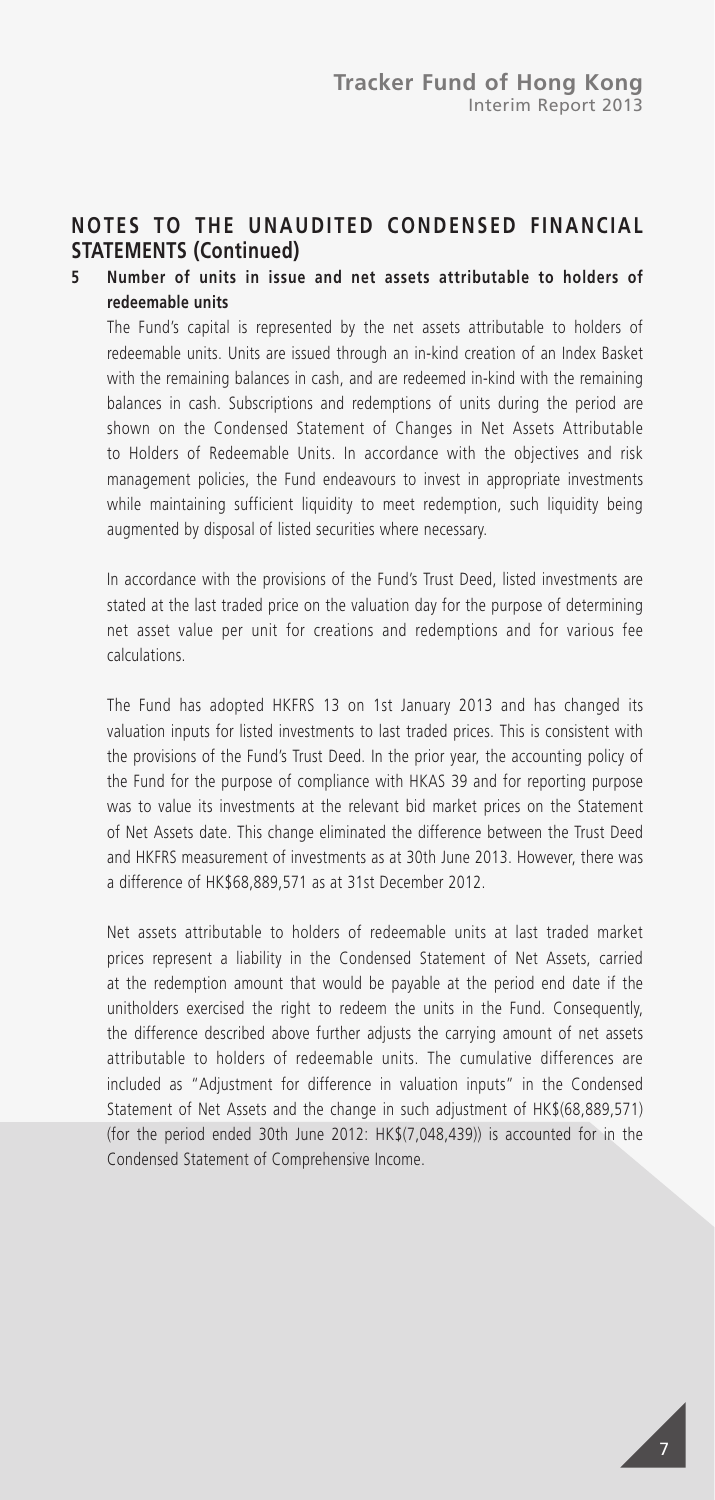#### **Tracker Fund of Hong Kong** Interim Report 2013

### **NOTES TO THE UNAUDITED CONDENSED FINANCIAL STATEMENTS (Continued)**

### **5 Number of units in issue and net assets attributable to holders of redeemable units (Continued)**

|                                                                                            |                | (UNAUDITED)<br>Number of units |                |
|--------------------------------------------------------------------------------------------|----------------|--------------------------------|----------------|
|                                                                                            | 01.01.2013     | 01.07.2012                     | 01.01.2012     |
|                                                                                            | $\uparrow$     | 10 <sub>1</sub>                | $\uparrow$     |
|                                                                                            | 30.06.2013     | 31.12.2012                     | 30.06.2012     |
| Units in issue at the beginning                                                            |                |                                |                |
| of the period                                                                              | 2,489,992,500  | 2,543,992,500                  | 2,602,992,500  |
| Creation of units                                                                          | 925,000,000    | 422,000,000                    | 423,000,000    |
| Redemption of units                                                                        | (767,000,000)  | (476,000,000)                  | (482,000,000)  |
| Units in issue at the end of the period                                                    | 2,647,992,500  | 2,489,992,500                  | 2,543,992,500  |
|                                                                                            | HK\$           | HK\$                           | HK\$           |
| Net assets attributable to holders of<br>redeemable units                                  | 56,542,568,602 | 56,898,902,807                 | 50,741,286,183 |
| Net assets attributable to holders of<br>redeemable units (per unit)                       | 21.35          | 22.85                          | 19.95          |
| Net asset value per Creation Unit<br>(1 Creation Unit is equivalent to<br>1,000,000 units) | 21,352,994     | 22,851,034                     | 19,945,533     |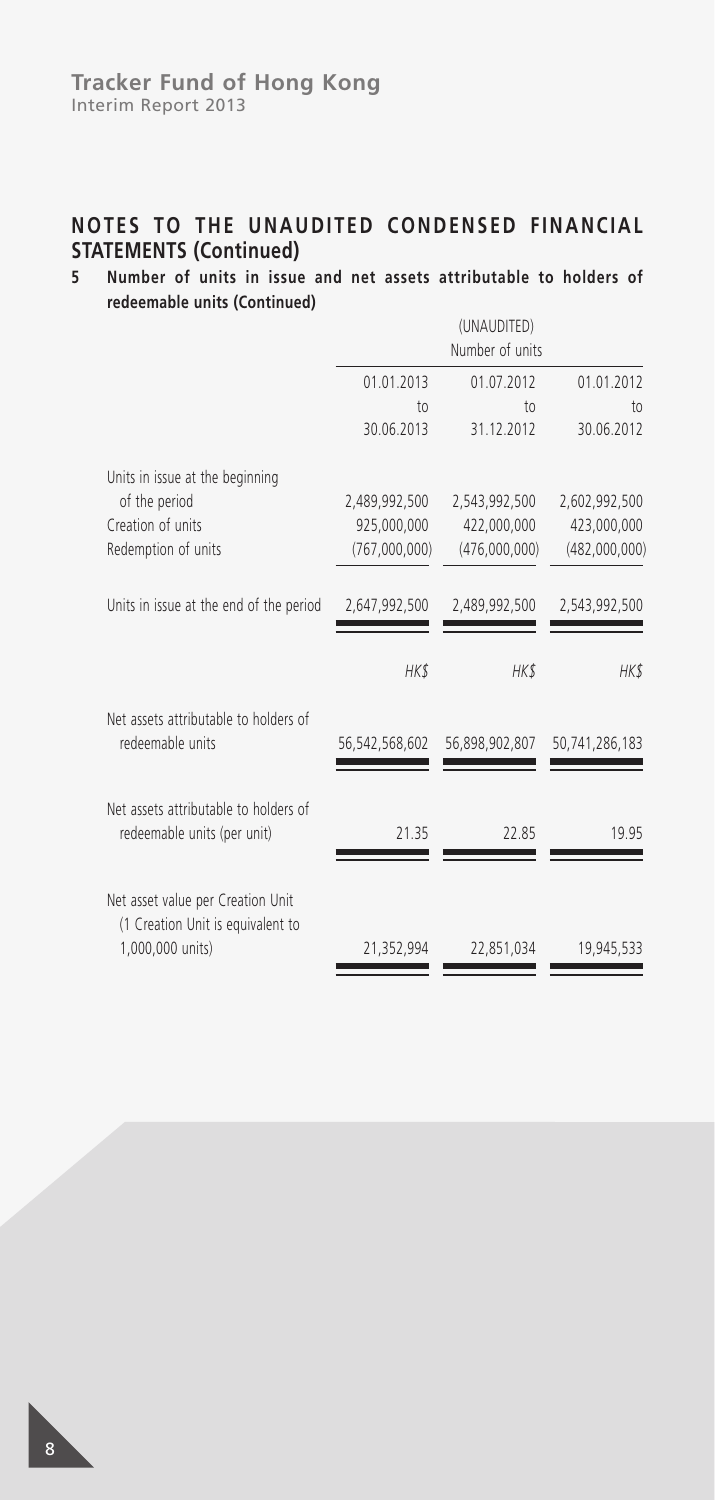### **6 Taxation**

No provision for Hong Kong profits tax has been made as the Fund was authorized as a collective investment scheme under Section 104 of the Hong Kong Securities and Futures Ordinance and is therefore exempted from profits tax under Sections 26A(1A) of the Hong Kong Inland Revenue Ordinance.

The Fund invests in shares of companies in People's Republic of China ("PRC") listed on the Hong Kong Stock Exchange ("H-shares"). Under the PRC Corporate Income Tax Law, the Fund may be liable to pay PRC tax on the capital gains realized in the trading of H-shares. However, no provision was made for taxation from such gains in the financial statements as the Manager believes that the Fund can sustain a position for not filing a tax return based on the existing tax regulations and that the enforcement of China tax on capital gains is not probable.

Withholding tax was charged on dividend income received from H-shares during the period.

#### **7 Transactions with the related parties/Manager and its Connected Persons**

Parties are considered to be related if one party has the ability to control the other party or exercise significant influence over the other party in making financial or operational decisions. Related parties of the Fund also include the Manager of the Fund and its connected persons. Connected Persons of the Manager are those as defined in the Code on Unit Trusts and Mutual Funds established by the Securities and Futures Commission of Hong Kong (the "SFC Code"). All transactions entered into during the period between the Fund and its related parties, including the Manager and its Connected Persons were carried out in the normal course of business and on normal commercial terms. To the best of the Manager's knowledge, the Fund does not have any other transactions with its related parties, including the Manager and its Connected Persons except for those disclosed below.

*(a) Manager's holding in the Fund* The directors and officers of the Manager may transact in the units of the Fund as principal. As at 30th June 2013, the directors and officers of the Manager together held 25,980 units in the Fund (as at 31st December 2012: 25,980 units).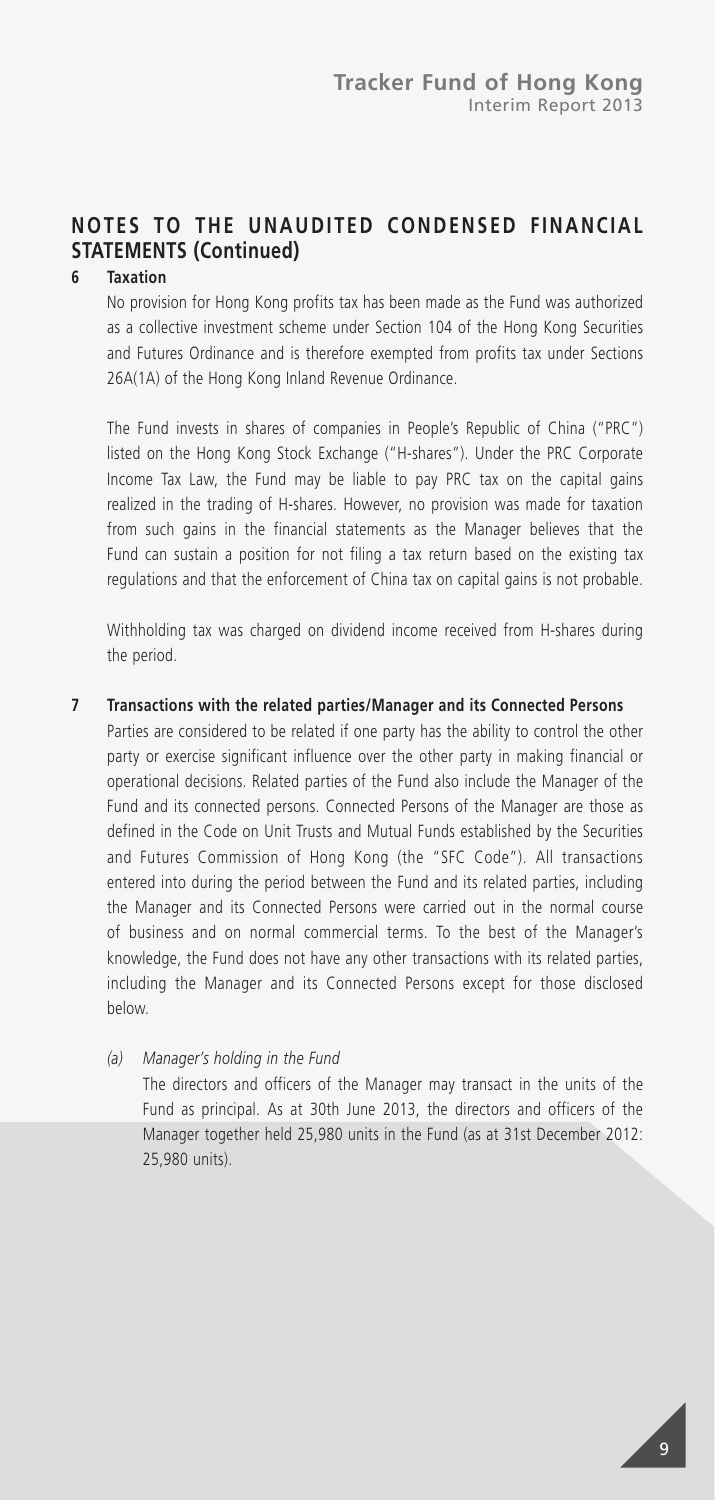### **7 Transactions with the related parties/Manager and its Connected Persons (Continued)**

*(b) Management fee*

The fee payable to the Manager is calculated at the following annual rates of the net asset value of the Fund on the last dealing day in the relevant quarter:

| For the first HK\$15 billion of the net asset value            | 0.050% |
|----------------------------------------------------------------|--------|
| For the next HK\$15 billion of the net asset value             | 0.045% |
| For the next HK\$15 billion of the net asset value             | 0.030% |
| Any amount by which the net asset value exceeds HK\$45 billion | 0.025% |

The management fee is accrued daily and is payable quarterly in arrears.

*(c) Trustee fee*

The fee payable to the Trustee is calculated at the following annual rates of the net asset value of the Fund of the last dealing day in the relevant quarter:

| For the first HK\$15 billion of the net asset value            | $0.050\%$ |
|----------------------------------------------------------------|-----------|
| For the next HK\$15 billion of the net asset value             | 0.045%    |
| For the next HK\$15 billion of the net asset value             | 0.030%    |
| Any amount by which the net asset value exceeds HK\$45 billion | 0.025%    |

The trustee fee is accrued daily and payable quarterly in arrears.

*(d) Bank balances*

Bank balances are maintained with the Trustee. Bank balances held with the Trustee as at 30th June 2013 was HK\$430,957,829 (as at 31st December 2012: HK\$169,263,539). No interest was earned on these bank balances during the periods ended 30th June 2013 and 2012.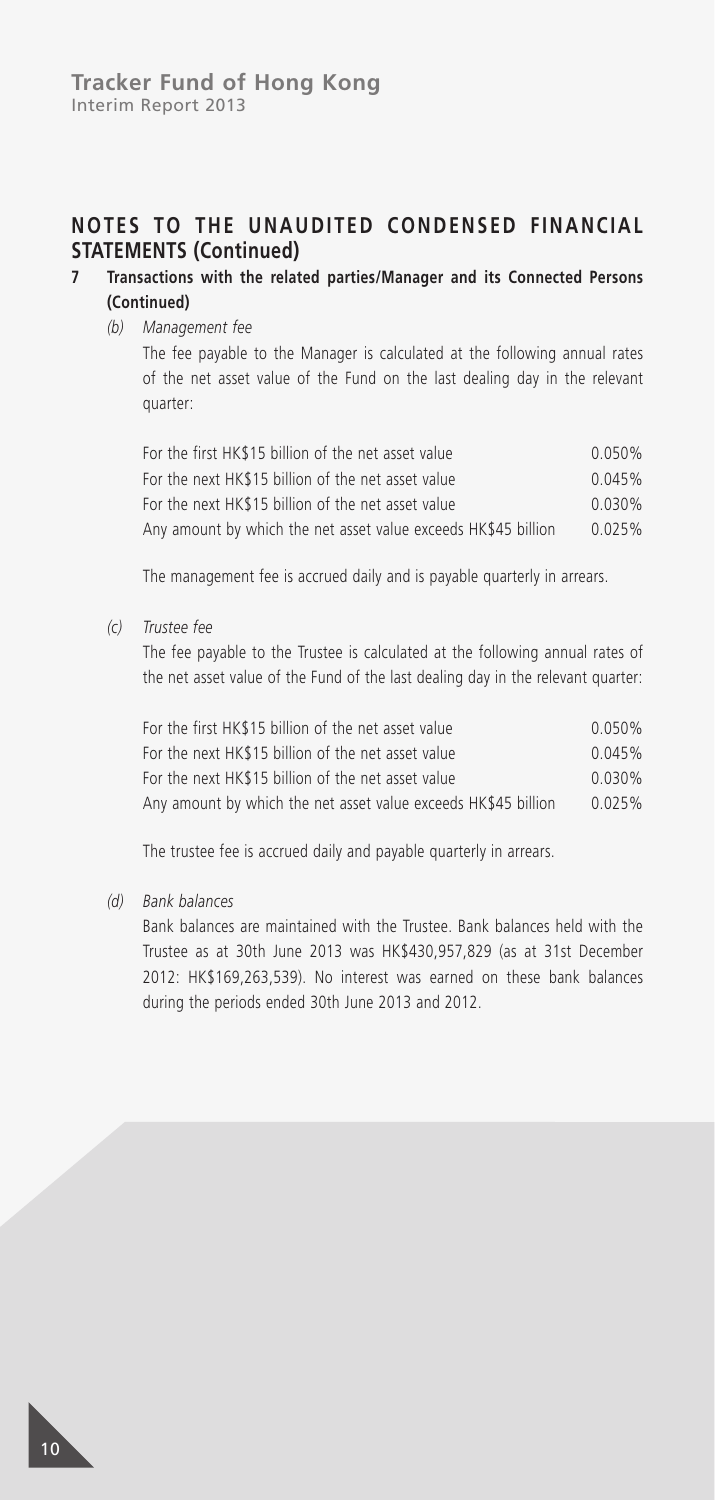### **8 Other fees**

*(a) Registrar fee*

The fee payable to Computershare Hong Kong Investor Services Limited (the "Registrar"), is calculated based on the number of unitholders on the register on the first business day of the relevant month at the following fee scale, subject to a monthly maximum aggregate registrar fee of HK\$1,000,000.

> *HK\$* (per month)

| For the first 2,000 Unitholders                                  | 10,000 |
|------------------------------------------------------------------|--------|
| For every additional 1,000 Unitholders up to 100,000 Unitholders | 2.200  |
| For every additional 1,000 Unitholders up to 200,000 Unitholders | 1.800  |
| For every additional 1,000 Unitholders up to 300,000 Unitholders | 1.500  |
| For every additional 1,000 Unitholders above 300,000 Unitholders | 1.200  |

In addition, the Registrar is reimbursed for all of its out-of-pocket expenses incurred in connection with performing its services.

The registrar fee is accrued daily and is payable monthly in advance.

*(b) Conversion agent fee*

The Conversion Agent received a monthly retainer fee of HK\$16,000 plus a transaction fee of HK\$12,000 on total aggregate creation and redemption orders per day per Participating Dealer.

The conversion agent fee is accrued daily and payable monthly in arrears.

*(c) Index license fee*

The index license fee is calculated at the rate of 0.015% per annum on the daily average net asset value of the Fund, subject to a minimum of US\$10,000 per annum.

The index license fee is accrued daily and is payable quarterly in arrears.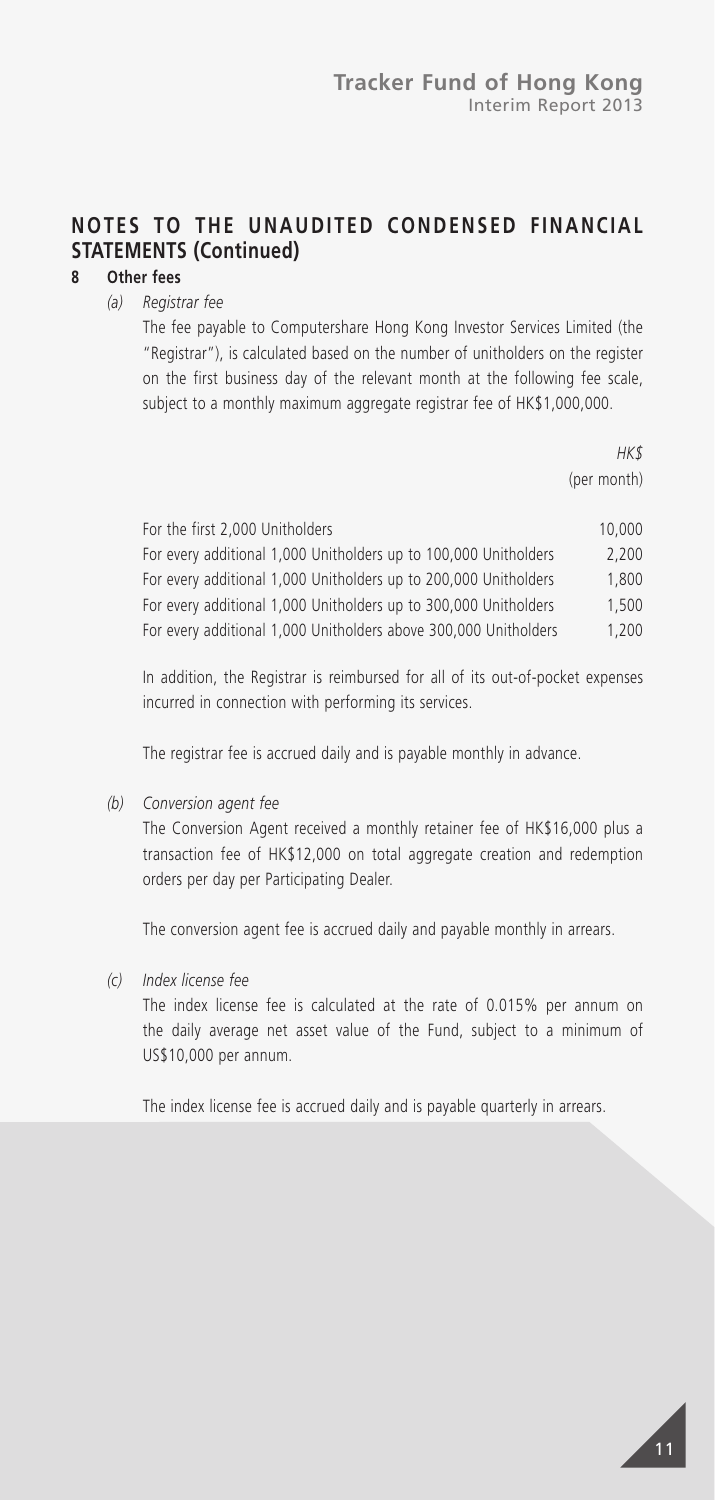#### **9 Major non-cash transactions**

In accordance with the Fund's Trust Deed, units are issued through an inkind creation of an Index Basket with the remaining balances in cash. For each Creation Unit (of 1,000,000 units), the Fund receives an Index Basket consisting of constituent shares as determined by the Manager on a daily basis. During the period, the Fund issued 925,000,000 units (for the period ended 30th June 2012: 423,000,000 units), totaling HK\$20,566,283,704 (for the period ended 30th June 2012: HK\$8,371,646,712) in exchange for Index Baskets consisting of investments valued at HK\$20,387,265,632 (for the period ended 30th June 2012: HK\$8,327,713,118) by the Manager with remaining balances in cash of HK\$179,018,072 (for the period ended 30th June 2012: HK\$43,933,594).

In accordance with the Fund's Trust Deed, units are redeemed in-kind with the remaining balances in cash. During the period, the Fund redeemed 767,000,000 units (for the period ended 30th June 2012: 482,000,000 units), totaling HK\$17,316,732,834 (for the period ended 30th June 2012: HK\$9,771,723,124) in exchange for Index Baskets consisting of investments valued at HK\$17,195,698,669 (for the period ended 30th June 2012: HK\$9,724,537,864) by the Manager with remaining balances in cash of HK\$121,034,165 (for the period ended 30th June 2012: HK\$47,185,260).

#### **10 Soft dollar practices**

The Manager may effect transactions, provided that any such transaction is consistent with standards of "best execution", by or through the agency of another person for the account of the Fund with whom the Manager or any of its Connected Persons have an arrangement under which that party will from time to time provide to or procure for the Manager or any of its Connected Persons goods, services or other benefits (such as research and advisory services, computer hardware associated with specialized software or research services and performance measures) the nature of which is such that their provision can reasonably be expected to benefit the Fund as a whole and may contribute to an improvement in the performance of the Fund. For the avoidance of doubt, such goods and services may not include travel, accommodation, entertainment, general administrative goods or services, general office equipment or premises, membership fees, employees' salaries or direct money payments.

Since the inception of the Fund, the Manager had not participated in any soft dollar arrangements in respect of any transactions for the account of the Fund.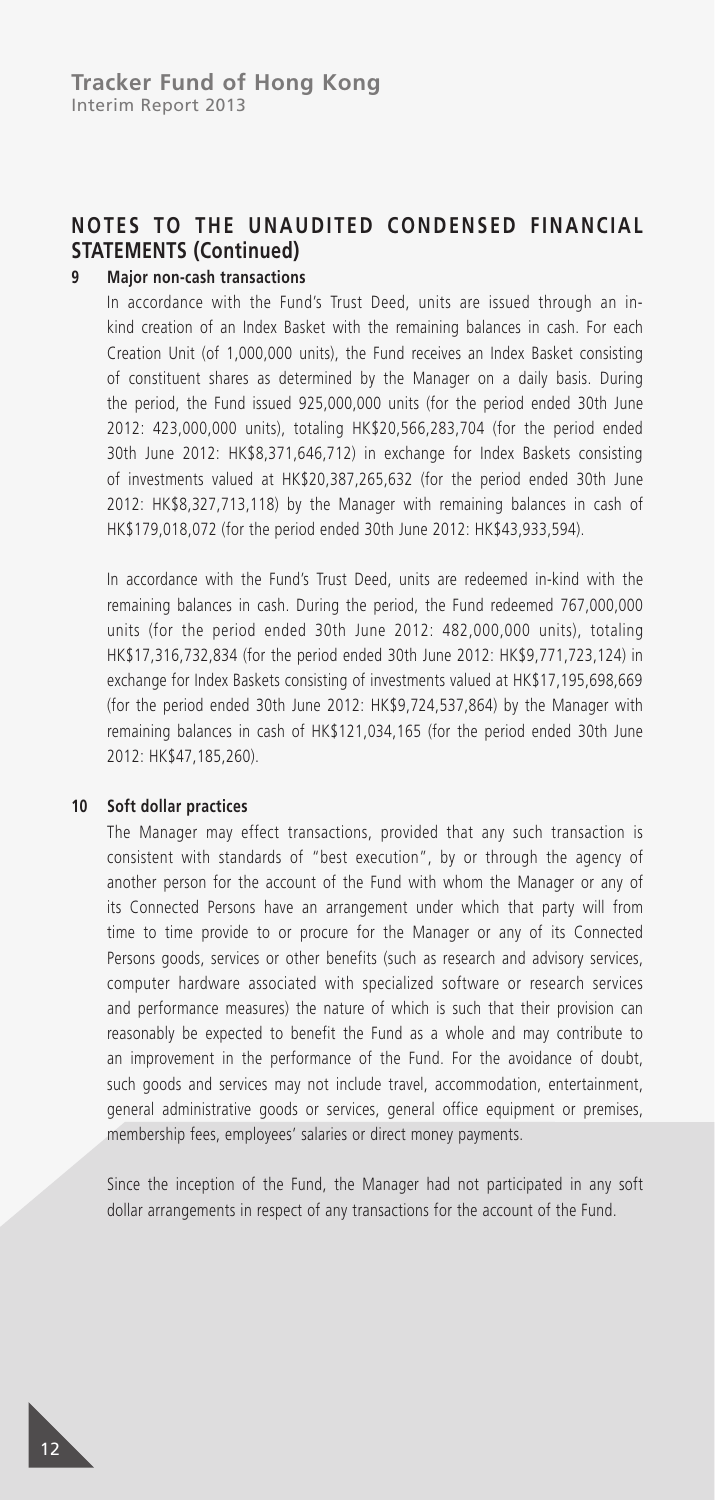### **11 Investment limitation and prohibitions under the SFC Code**

The SFC Code allows the Fund to invest in constituent securities issued by a single issuer for more than 10% of the Fund's net asset value provided that the investment is limited to any constituent securities that each accounts for more than 10% of the weighting of the Index and the Fund's holding of any such constituent securities may not exceed their respective weightings in the Index (except as a result of changes in the composition of the Index and the excess is transitional and temporary in nature).

Constituent securities that account for more than 10% of the net asset value of the Fund as at 30th June 2013 were as follows:

|                   |      | Respective weighting<br>in the Index $(\%)$ |            | % of net asset value |
|-------------------|------|---------------------------------------------|------------|----------------------|
|                   |      | 30.06.2013 31.12.2012                       | 30.06.2013 | 31.12.2012           |
| HSBC Holdings Plc | 15.0 | 149                                         | 147        | 14.8                 |

During the period, the Hang Seng Index decreased by 8.18% (for the period ended 30th June 2012: increased by 5.46%) and the net asset value per unit of the Fund decreased by 6.56% (for the period ended 30th June 2012: increased by 7.37%).

#### **12 Distribution**

|                                                            | (UNAUDITED)              |             |  |
|------------------------------------------------------------|--------------------------|-------------|--|
|                                                            | 01.01.2013<br>01.01.2012 |             |  |
|                                                            | to                       | to          |  |
|                                                            | 30.06.2013               | 30.06.2012  |  |
|                                                            | HK\$                     | HK\$        |  |
| Interim distribution                                       |                          |             |  |
| - HK\$0.14 on 2,433,992,500 units paid<br>on 31st May 2012 |                          | 340,758,950 |  |
| - HK\$0.15 on 2,549,992,500 units paid                     |                          |             |  |
| on 31st May 2013                                           | 382,498,875              |             |  |

13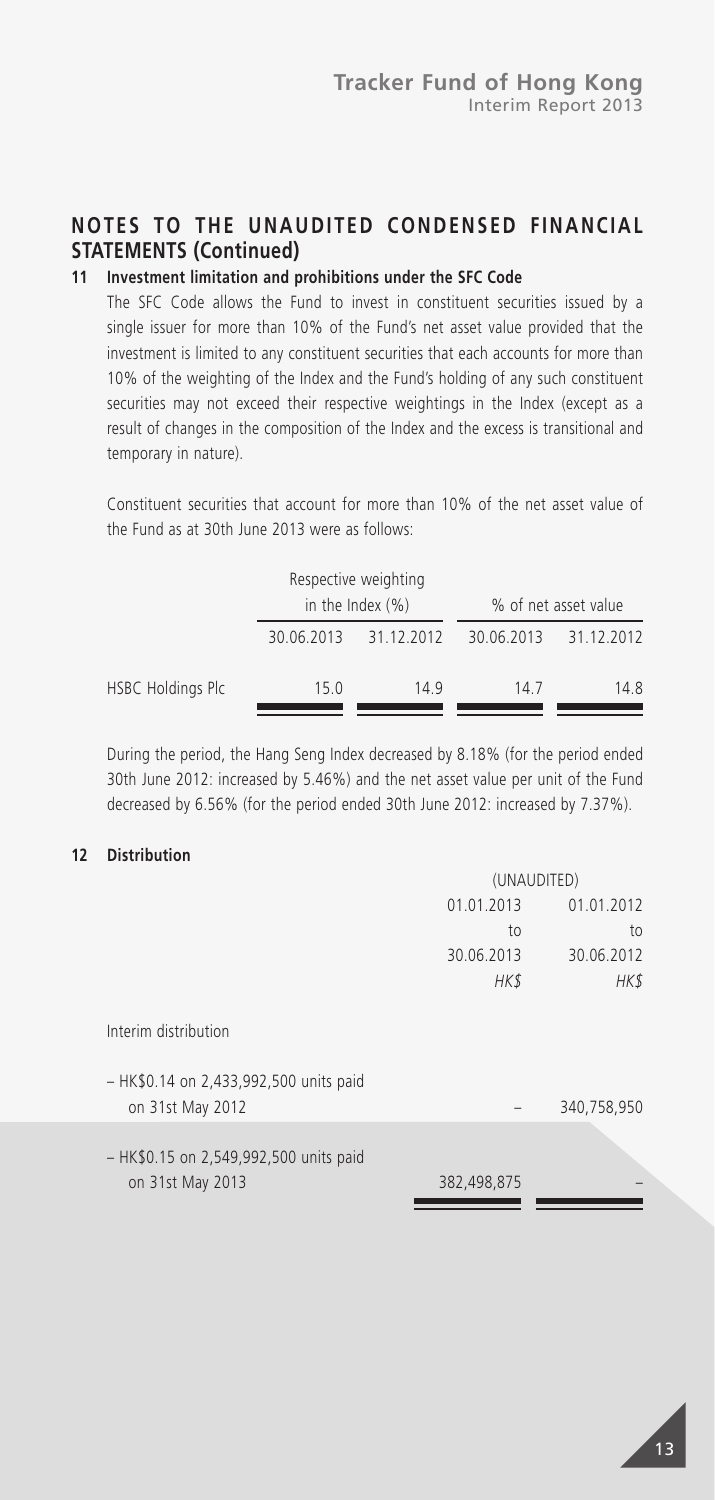#### **13 Segment information**

The Manager makes the strategic resource allocations on behalf of the Fund. The Fund has determined the operating segments based on the reports reviewed by the Manager, which are used to make strategic decisions.

The Manager is responsible for the Fund's entire portfolio and considers the business to have a single operating segment. The Manager's asset allocation decisions are based on a single, integrated investment strategy and the Fund's performance is evaluated on an overall basis.

The Fund trades in the constituent shares of the Hang Seng Index with the objective to provide investment results that closely correspond to the performance of the Index.

The internal reporting provided to the Manager for the Fund's assets, liabilities and performance is prepared on a consistent basis with the measurement and recognition principles of HKFRS.

There were no changes in the reportable segment during the period.

The Fund is domiciled in Hong Kong. All of the Fund's income is from investments in entities listed in Hong Kong.

The Fund has no assets classified as non-current assets. The Fund has a diversified portfolio of investments. During the period ended 30th June 2013, there were six investments which accounted for more than 10% of the Fund's (loss)/income (for the period ended 30th June 2012: three). Please refer to note 11 for investment holdings account for more than 10% of the Fund's net assets.

The Fund also has a diversified unitholder population. However, as at 30th June 2013 and 31st December 2012, there was one nominee company that held more than 10% of the Fund's net assets. The nominee company's holdings were 83.78% as at 30th June 2013 and 82.50% as at 31st December 2012.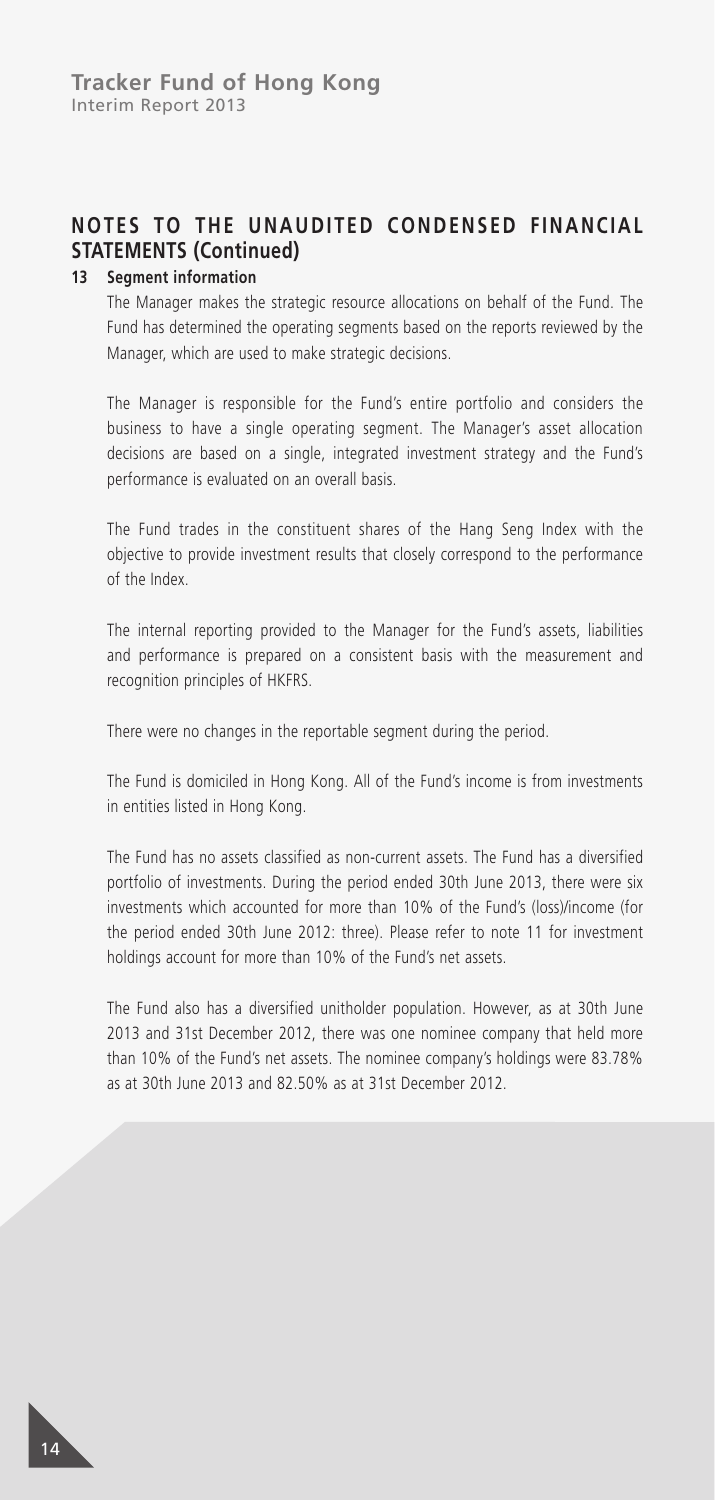#### **Tracker Fund of Hong Kong** Interim Report 2013

### **INVESTMENT PORTFOLIO**

*As at 30th June 2013*

|                                                                                                                   | Holdings    | (UNAUDITED)<br>Fair value<br>HK\$ | % of net assets |
|-------------------------------------------------------------------------------------------------------------------|-------------|-----------------------------------|-----------------|
| <b>Hong Kong</b>                                                                                                  |             |                                   |                 |
| Listed investments (97.99%)                                                                                       |             |                                   |                 |
| Equities (97.99%)                                                                                                 |             |                                   |                 |
| Properties (10.39%)                                                                                               |             |                                   |                 |
| Cheung Kong (Holdings) Ltd.                                                                                       | 11,661,371  | 1,226,776,229                     | 2.17            |
| China Overseas Land & Investment Ltd.                                                                             | 34,290,444  | 697,810,535                       | 1.23            |
| China Resources Land Ltd.                                                                                         | 17,224,790  | 365, 165, 548                     | 0.65            |
| Hang Lung Properties Ltd.                                                                                         | 18,787,478  | 508,201,280                       | 0.90            |
| Henderson Land Development Co. Ltd.<br>Share Stapled Units jointly issued by<br>NW Hotel Investments and NW Hotel | 8,858,311   | 410,139,799                       | 0.73            |
| Investments Co. Ltd., Right                                                                                       | 369,271     |                                   |                 |
| New World Development Co. Ltd.                                                                                    | 31,216,146  | 335,261,408                       | 0.59            |
| Sino Land Co. Ltd.                                                                                                | 25,085,885  | 273,937,864                       | 0.48            |
| Sun Hung Kai Properties Ltd.                                                                                      | 12,263,095  | 1,227,535,810                     | 2.17            |
| Wharf (Holdings) Ltd.                                                                                             | 12,710,483  | 828,723,492                       | 1.47            |
|                                                                                                                   |             | 5,873,551,965                     | 10.39           |
| Finance (45.82%)                                                                                                  |             |                                   |                 |
| AIA Group Ltd.                                                                                                    | 101,067,985 | 3,320,083,307                     | 5.87            |
| Bank of China Ltd.                                                                                                | 666,635,958 | 2,126,568,706                     | 3.76            |
| BOC Hong Kong (Holdings) Ltd.                                                                                     | 31,052,555  | 740,603,437                       | 1.31            |
| Bank of Communications Co. Ltd.                                                                                   | 73,924,997  | 369,624,985                       | 0.65            |
| Bank of East Asia Ltd.                                                                                            | 11,279,213  | 315,254,003                       | 0.56            |
| China Construction Bank Corporation                                                                               | 706,117,647 | 3,876,585,882                     | 6.86            |
| China Life Insurance Co. Ltd.                                                                                     | 62,443,030  | 1,148,951,752                     | 2.03            |
| Hang Seng Bank Ltd.                                                                                               | 6,417,328   | 736,067,522                       | 1.30            |
| Hong Kong Exchanges and Clearing Ltd.                                                                             | 9,166,256   | 1,073,368,578                     | 1.90            |
| HSBC Holdings Plc                                                                                                 | 101,968,043 | 8,284,903,494                     | 14.65           |
| Industrial and Commercial Bank of China Ltd.                                                                      | 619,087,573 | 3,027,338,232                     | 5.35            |
| Ping An Insurance (Group) Co. of China Ltd.                                                                       | 17,071,312  | 891,122,486                       | 1.58            |
|                                                                                                                   |             |                                   |                 |

25,910,472,384 45.82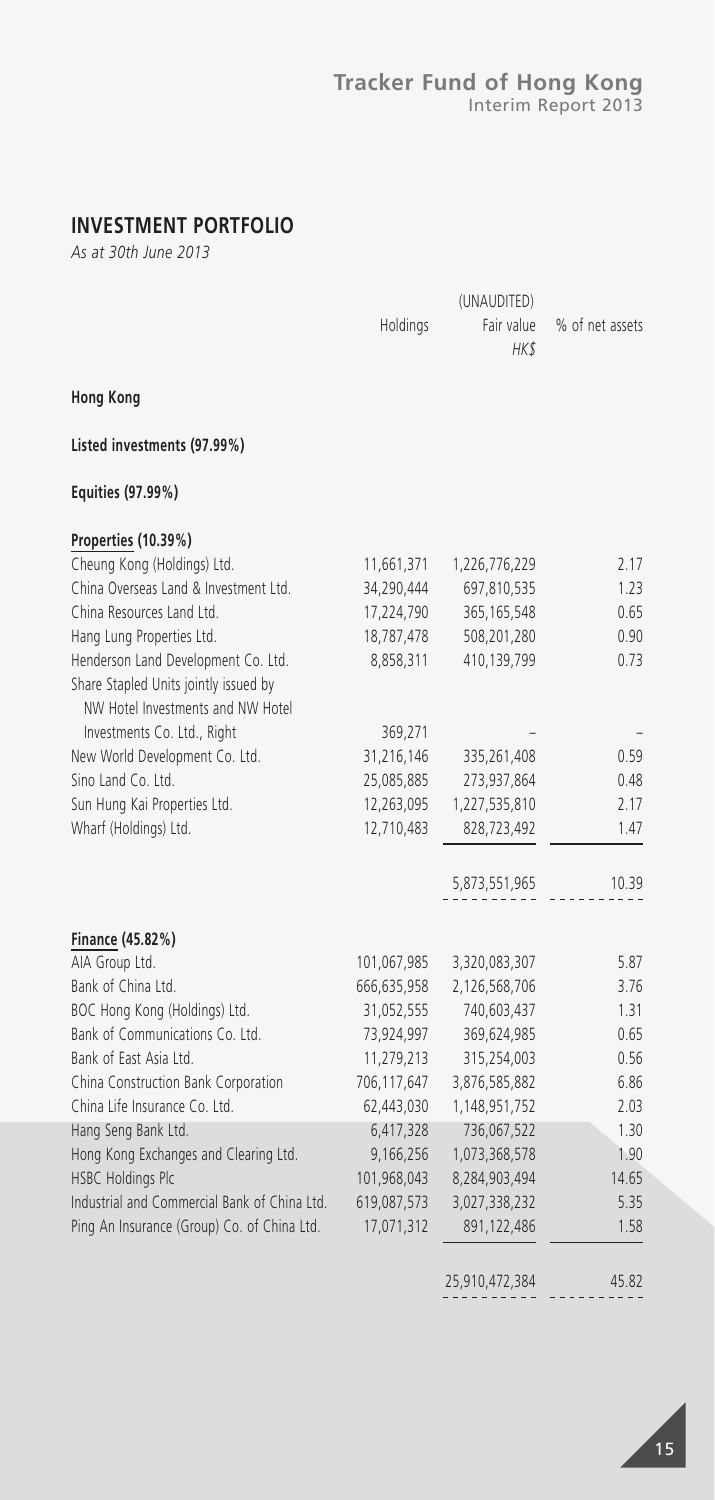### **INVESTMENT PORTFOLIO (Continued)**

*As at 30th June 2013*

|                                             |             | (UNAUDITED)                  |                 |
|---------------------------------------------|-------------|------------------------------|-----------------|
|                                             | Holdings    | Fair value                   | % of net assets |
|                                             |             | HK\$                         |                 |
|                                             |             |                              |                 |
| Utilities (5.28%)                           |             |                              |                 |
| China Resources Power Holdings Co. Ltd.     | 16,079,688  | 297,152,634                  | 0.53            |
| CLP Holdings Ltd.                           | 15,900,927  | 997,783,169                  | 1.76            |
| Hong Kong and China Gas Co. Ltd.            | 48,132,777  | 912,597,452                  | 1.61            |
| Power Assets Holdings Ltd.                  | 11,641,341  | 778,805,713                  | 1.38            |
|                                             |             | 2,986,338,968                | 5.28            |
| Commerce and Industry (36.50%)              |             |                              |                 |
| Belle International Holdings Ltd.           | 38,926,604  | 414,957,599                  | 0.73            |
| Cathay Pacific Airways Ltd.                 | 9,967,410   | 135,158,080                  | 0.24            |
| China Coal Energy Co. Ltd.                  | 32,949,782  | 133,776,115                  | 0.24            |
| China Merchants Holdings                    |             |                              |                 |
| (International) Co. Ltd.                    | 10,518,027  | 254,010,352                  | 0.45            |
| China Mobile Ltd.                           | 50,602,499  | 4,098,802,419                | 7.25            |
| China Petroleum & Chemical Corporation      | 214,097,144 | 1,168,970,406                | 2.07            |
| China Resources Enterprise, Ltd.            | 10,140,332  | 247,424,101                  | 0.44            |
| China Shenhua Energy Co. Ltd.               | 28,519,429  | 564,684,694                  | 1.00            |
| China Unicom (Hong Kong) Ltd.               | 39,804,489  | 409,986,237                  | 0.72            |
| CITIC Pacific Ltd.                          | 13,765,551  | 114,529,384                  | 0.20            |
| CNOOC Ltd.                                  | 149,860,765 | 1,972,167,667                | 3.49            |
| COSCO Pacific Ltd.                          | 14,030,792  | 141,430,383                  | 0.25            |
| Galaxy Entertainment Group Ltd.             | 19,265,299  | 732,081,362                  | 1.29            |
| Hengan International Group Co. Ltd.         | 6,703,941   | 566,483,014                  | 1.00            |
| Hutchison Whampoa Ltd.                      | 17,888,173  | 1,458,780,508                | 2.58            |
| Kunlun Energy Co. Ltd.                      | 27,025,775  | 371,874,664                  | 0.66            |
| Lenovo Group Ltd.                           | 56,961,674  | 400,440,568                  | 0.71            |
| Li & Fung Ltd.                              | 49,110,780  | 523,520,915                  | 0.93            |
| MTR Corporation Ltd.                        | 12,229,819  | 349,772,823                  | 0.62            |
| PetroChina Co. Ltd.                         | 177,053,545 | 1,460,691,746                | 2.58            |
| Sands China Ltd.                            | 20,279,878  | 741,229,541                  | 1.31            |
| Swire Pacific Ltd. 'A'                      | 5,699,665   | 535,198,544                  | 0.95            |
| Tencent Holdings Ltd.                       | 9,336,563   | 2,840,182,465                | 5.02            |
| Tingyi (Cayman Islands) Holding Corporation | 16,533,278  | 333,972,216                  | 0.59            |
| Want Want China Holdings Ltd.               | 61,050,343  | 666,669,746                  | 1.18            |
|                                             |             |                              |                 |
|                                             |             | 20,636,795,549<br>---------- | 36.50<br>----   |
| Total listed investments                    |             | 55,407,158,866               | 97.99           |
| Total investments, at cost                  |             | 55,553,850,382               |                 |

 $\hspace{1.5cm} =$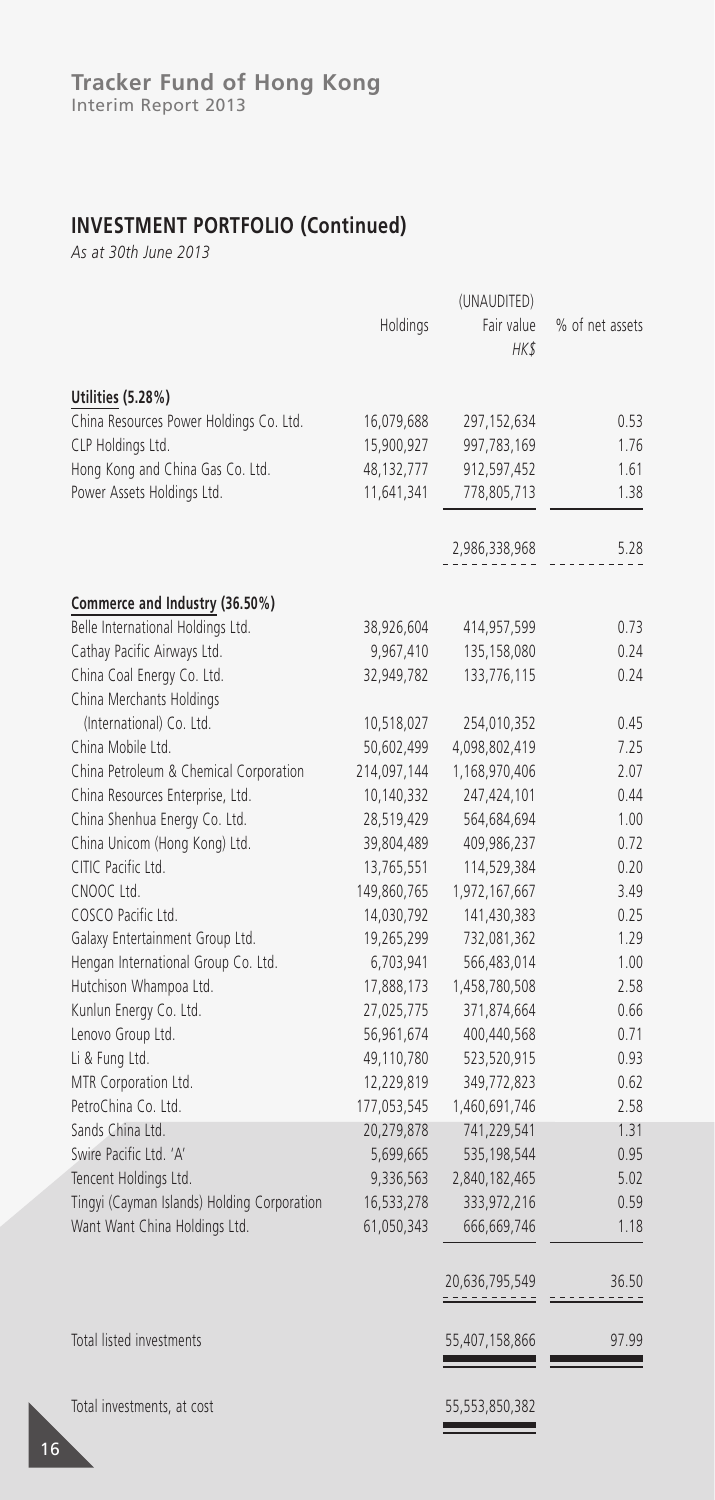### **STATEMENT OF MOVEMENTS IN INVESTMENT PORTFOLIO**

*For the period ended 30th June 2013*

|                                                                            | (UNAUDITED)<br>Holdings |             |                 |             |
|----------------------------------------------------------------------------|-------------------------|-------------|-----------------|-------------|
|                                                                            | 31.12.2012              | Additions   | Disposals       | 30.06.2013  |
| <b>Hong Kong</b><br><b>Listed investments</b><br><b>Equities</b>           |                         |             |                 |             |
| Properties                                                                 |                         |             |                 |             |
| Cheung Kong (Holdings) Ltd.                                                | 11,169,198              | 4,107,258   | (3,615,085)     | 11,661,371  |
| China Overseas Land & Investment Ltd.                                      | 32,789,623              | 12,076,600  | (10, 575, 779)  | 34,290,444  |
| China Resources Land Ltd.                                                  | 16,525,103              | 6,027,798   | (5,328,111)     | 17,224,790  |
| Hang Lung Properties Ltd.                                                  | 18, 138, 359            | 6,613,159   | (5,964,040)     | 18,787,478  |
| Henderson Land Development Co. Ltd.                                        | 7,676,062               | 3,729,345   | (2, 547, 096)   | 8,858,311   |
| Share Stapled Units jointly issued by<br>NW Hotel Investments and NW Hotel |                         |             |                 |             |
| Investments Co. Ltd., Right                                                |                         | 369,271     |                 | 369,271     |
| New World Development Co. Ltd.                                             | 29,785,753              | 10,966,402  | (9,536,009)     | 31,216,146  |
| Sino Land Co. Ltd.                                                         | 24,007,110              | 8,767,197   | (7,688,422)     | 25,085,885  |
| Sun Hung Kai Properties Ltd.                                               | 11,562,572              | 4,345,637   | (3,645,114)     | 12,263,095  |
| Wharf (Holdings) Ltd.                                                      | 12, 151, 758            | 4,476,306   | (3, 917, 581)   | 12,710,483  |
| Finance                                                                    |                         |             |                 |             |
| AIA Group Ltd.                                                             | 87,209,189              | 42,827,163  | (28,968,367)    | 101,067,985 |
| Bank of China Ltd.                                                         | 638,970,019             | 234,782,716 | (207, 116, 777) | 666,635,958 |
| BOC Hong Kong (Holdings) Ltd.                                              | 30,006,399              | 10,936,503  | (9,890,347)     | 31,052,555  |
| Bank of Communications Co. Ltd.                                            | 70,558,492              | 25,868,886  | (22, 502, 381)  | 73,924,997  |
| Bank of East Asia Ltd.                                                     | 11,909,514              | 4,059,126   | (4,689,427)     | 11,279,213  |
| China Construction Bank Corporation                                        | 677,254,837             | 248,687,862 | (219, 825, 052) | 706,117,647 |
| China Life Insurance Co. Ltd                                               | 59,810,728              | 21,991,828  | (19,359,526)    | 62,443,030  |
| Hang Seng Bank Ltd.                                                        | 6,135,525               | 2,260,225   | (1, 978, 422)   | 6,417,328   |
| Hong Kong Exchanges and Clearing Ltd.                                      | 8,325,320               | 3,519,044   | (2,678,108)     | 9,166,256   |
| <b>HSBC Holdings Plc</b>                                                   | 104,028,502             | 37,189,933  | (39, 250, 392)  | 101,968,043 |
| Industrial and Commercial                                                  |                         |             |                 |             |
| Bank of China Ltd.                                                         | 593,654,869             | 218,036,632 | (192, 603, 928) | 619,087,573 |
| Ping An Insurance (Group) Co.                                              |                         |             |                 |             |
| of China Ltd.                                                              | 16,337,739              | 6,012,545   | (5,278,972)     | 17,071,312  |
| <b>Utilities</b>                                                           |                         |             |                 |             |
| China Resources Power Holdings                                             |                         |             |                 |             |
| Co. Ltd.                                                                   | 15,398,540              | 5,628,822   | (4, 947, 674)   | 16,079,688  |
| CLP Holdings Ltd.                                                          | 14,492,597              | 6,071,158   | (4,662,828)     | 15,900,927  |
| Hong Kong and China Gas Co. Ltd.                                           | 41,864,895              | 20,154,008  | (13,886,126)    | 48,132,777  |
| Power Assets Holdings Ltd.                                                 | 11,131,932              | 4,099,858   | (3, 590, 449)   | 11,641,341  |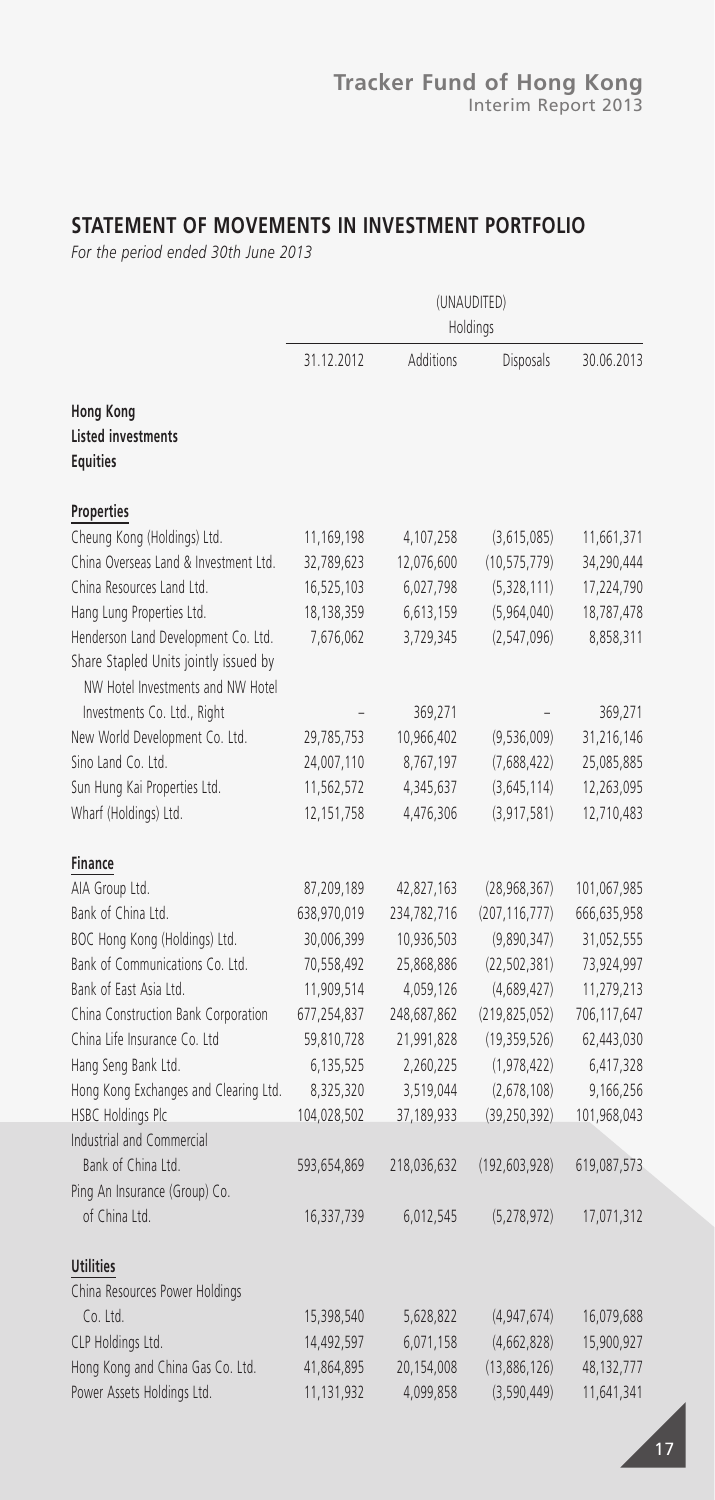### **STATEMENT OF MOVEMENTS IN INVESTMENT PORTFOLIO (Continued)**

*For the period ended 30th June 2013*

|                                     | (UNAUDITED)<br>Holdings |             |                |             |
|-------------------------------------|-------------------------|-------------|----------------|-------------|
|                                     | 31.12.2012              | Additions   | Disposals      | 30.06.2013  |
| Commerce and Industry               |                         |             |                |             |
| Aluminum Corporation of China Ltd.  | 31,956,625              | 2,997,375   | (34,954,000)   |             |
| Belle International Holdings Ltd.   | 37,616,011              | 13,709,829  | (12, 399, 236) | 38,926,604  |
| Cathay Pacific Airways Ltd.         | 9,570,176               | 3,488,229   | (3,090,995)    | 9,967,410   |
| China Coal Energy Co. Ltd.          | 31,610,595              | 11,530,183  | (10, 190, 996) | 32,949,782  |
| China Merchants Holdings            |                         |             |                |             |
| (International) Co. Ltd.            | 9,985,954               | 3,680,902   | (3, 148, 829)  | 10,518,027  |
| China Mobile Ltd.                   | 48,533,395              | 17,821,268  | (15, 752, 164) | 50,602,499  |
| China Petroleum & Chemical          |                         |             |                |             |
| Corporation                         | 134,817,085             | 129,495,761 | (50, 215, 702) | 214,097,144 |
| China Resources Enterprise, Ltd.    | 9,724,729               | 3,548,648   | (3, 133, 045)  | 10,140,332  |
| China Shenhua Energy Co. Ltd.       | 27,284,036              | 10,044,209  | (8,808,816)    | 28,519,429  |
| China Unicom (Hong Kong) Ltd.       | 38,217,644              | 13,928,923  | (12, 342, 078) | 39,804,489  |
| CITIC Pacific Ltd.                  | 12,942,955              | 4,853,423   | (4,030,827)    | 13,765,551  |
| CNOOC Ltd.                          | 143,664,187             | 52,779,635  | (46, 583, 057) | 149,860,765 |
| COSCO Pacific Ltd.                  | 13,191,790              | 4,922,983   | (4,083,981)    | 14,030,792  |
| Esprit Holdings Ltd.                | 15,781,013              | 4,172,690   | (19, 953, 703) |             |
| Galaxy Entertainment Group Ltd.     |                         | 20,387,248  | (1, 121, 949)  | 19,265,299  |
| Hengan International Group Co. Ltd. | 6,477,743               | 2,361,154   | (2, 134, 956)  | 6,703,941   |
| Hutchison Whampoa Ltd.              | 17,133,431              | 6,299,958   | (5, 545, 216)  | 17,888,173  |
| Kunlun Energy Co. Ltd.              | 25,700,270              | 9,511,011   | (8, 185, 506)  | 27,025,775  |
| Lenovo Group Ltd.                   |                         | 67,323,649  | (10, 361, 975) | 56,961,674  |
| Li & Fung Ltd.                      | 47,373,633              | 17,291,712  | (15, 554, 565) | 49,110,780  |
| MTR Corporation Ltd.                | 11,721,134              | 4,279,329   | (3,770,644)    | 12,229,819  |
| PetroChina Co. Ltd.                 | 169,666,888             | 62,356,278  | (54, 969, 621) | 177,053,545 |
| Sands China Ltd.                    | 19,584,894              | 7,141,184   | (6,446,200)    | 20,279,878  |
| Swire Pacific Ltd. 'A'              | 5,507,406               | 2,007,272   | (1, 815, 013)  | 5,699,665   |
| Tencent Holdings Ltd.               | 8,908,445               | 3,282,412   | (2,854,294)    | 9,336,563   |
| Tingyi (Cayman Islands) Holding     |                         |             |                |             |
| Corporation                         | 15,858,625              | 5,785,492   | (5, 110, 839)  | 16,533,278  |
| Want Want China Holdings Ltd.       | 58,994,114              | 21,501,517  | (19, 445, 288) | 61,050,343  |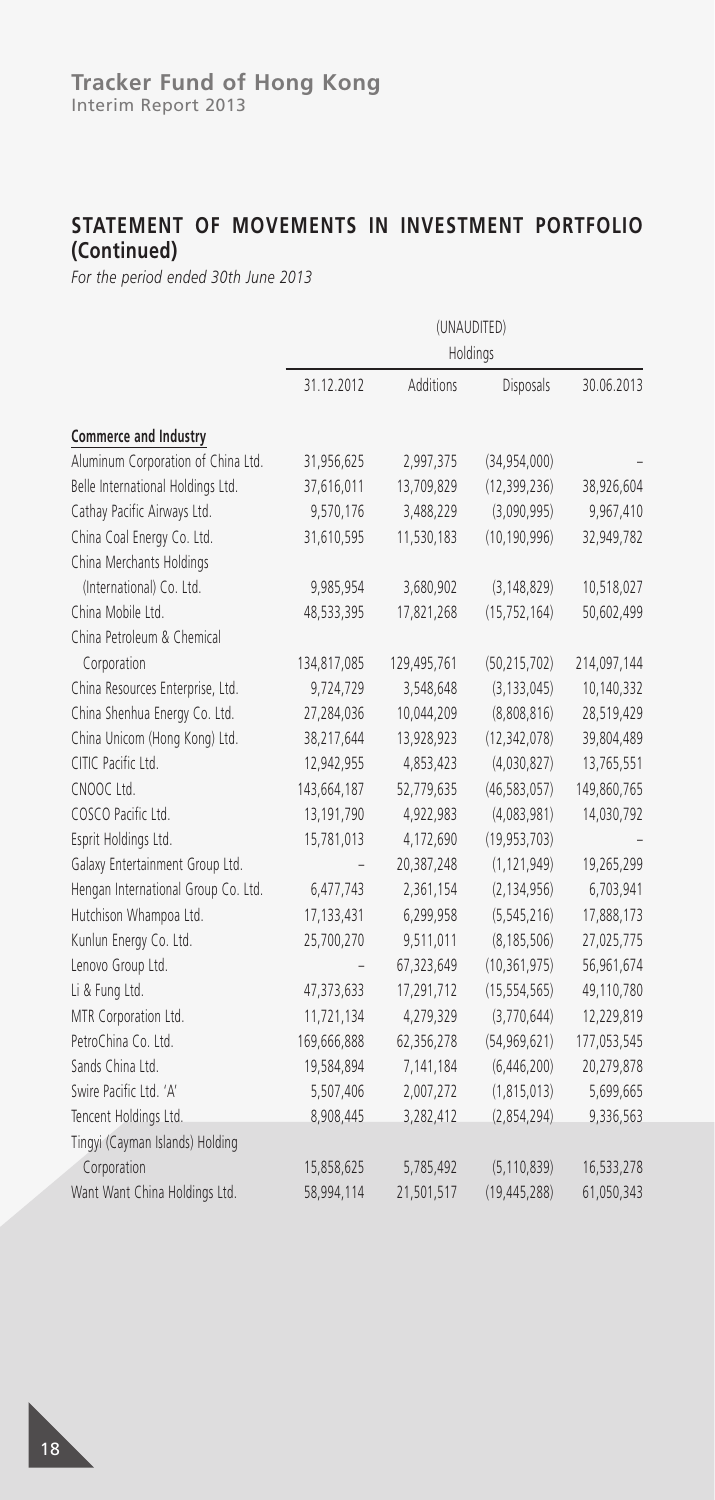### **PERFORMANCE RECORD**

*For the period ended 30th June 2013*

#### **Fund performance**

During the period, the Hang Seng Index decreased by 8.18% and the net asset value per unit of the Fund decreased by 6.56%.